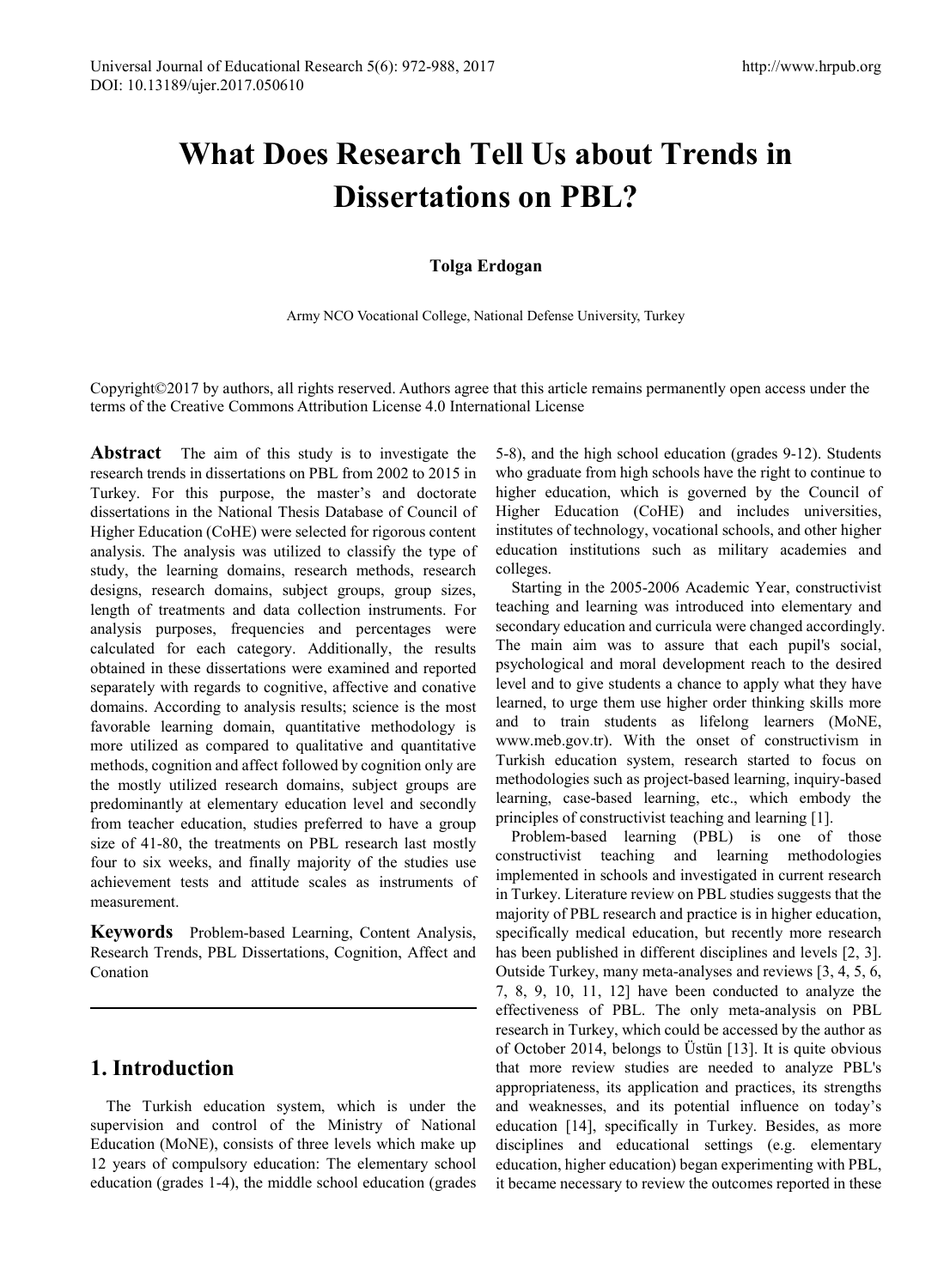studies. Therefore, reviewing the research trends in PBL studies may help the researchers in related fields to identify their research interests and designs.

In this respect, this study intends to investigate the research trends in dissertations on PBL from 2002 to 2015 in Turkey. For this particular purpose, the master's and doctorate dissertations in the National Thesis Database of CoHE were selected for analysis. The research questions addressed by this paper include:

- 1. What type of studies, learning domains, research methods, research designs, research domains, subject groups, group sizes, length of treatments and data collection instruments were used in the selected theses from 2002 to 2015?
- 2. What were the findings of these studies regarding cognitive, affective and conative domains?

Apart from the research questions above, the author aims to present a critical analysis of the methodologies used and provide implications for further practice and research on PBL in the discussion part.

#### **1.1. Problem-Based Learning (PBL)**

PBL is a student-centered, inquiry-based approach, which has its roots in constructivist epistemology [15] and begins with an ill-structured problem with possible multiple solutions. Teachers are facilitators, whereas learners actively construct knowledge by defining learning goals, seeking information to build upon prior knowledge, reflecting on the learning process, and participating actively in cooperative/collaborative learning groups [16, 17, 18]. Barrows [19] identifies the following objectives of problem-based learning:

- Structuring of knowledge for use in clinical contexts,
- The development of an effective clinical reasoning process,
- The development of effective self-directed learning (SDL) skills,
- Increased motivation for learning (p. 481-482).

Among the educational objectives and goals listed above, value is placed on PBL's promotion of learning outcomes in the cognitive, affective, and conative domains. Huitt and Cain [20] define;

- *Cognition* as a reference to the process of coming to know and understand; of encoding, perceiving, storing, processing, and retrieving information. It is generally associated with the question of "what" (e.g., what happened, what is going on now, what is the meaning of that information).
- *Affect* as a reference to the emotional interpretation of perceptions, information, or knowledge. It is generally associated with one's attachment (positive or negative) to people, objects, ideas, etc. and is associated with the question "How do I feel about this knowledge or information?".

 *Conation* as a reference to the connection of knowledge and affect to behavior and is associated with the issue of "why." It is the personal, intentional, planned, deliberate, goal-oriented, or striving component of motivation, the proactive (as opposed to reactive or habitual) aspect of behavior.

The references to cognitive, affective, and conative domains of learning above presents PBL's potential to promote not only what is learned, but also put emphasis on feelings on what is learned and the learning experience itself, together with willingness and desire to learn. Investigating the dissertations with regards to the findings related to these domains would help practitioners and researchers in their studies.

#### **1.2. Review of PBL Research**

Review studies on PBL are predominantly in medical education; however, the adoption of this particular method has extended into elementary schools, secondary schools, universities of different disciplines, and professional schools. In his review, Savery [2] gives a list of several studies, which illustrates the multiple contexts where PBL instructional approach is being utilized.

Previous meta-analyses and reviews [4, 5, 6, 7, 8, 9, 10, 11, 13, 12, 3] have focused on various outcomes of PBL instruction.

Albanese and Mitchell [4] categorized and listed the qualitative results of studies in medical education from 1972 to 1993. The main results of this review were that students held more positive views on PBL than traditional instruction and PBL graduates performed as well and sometimes better than traditional graduates on clinical examinations and faculty evaluations. However, PBL students scored lower on basic science examinations in comparison with their conventionally trained counterparts.

More recently, Dochy, Segers, Van den Bossche and Gijbels [7] reviewed studies on PBL beyond the domain of medical education. The results of their meta-analysis suggested that PBL had statistically and practically significant positive effects on students' knowledge application. The findings on knowledge base of students led the authors to conclude that students in PBL performed at least as well as students in conventional learning environments. The last remarkable finding related to the retention period was that students in PBL gained slightly less knowledge, but remembered more of the acquired knowledge.

In their meta-analysis, Gijbels, Dochy, Van den Bossche and Segers [8] investigated the assessment of three levels of the knowledge structure as main independent variable in PBL settings: (a) understanding of concepts, (b) understanding of the principles that link concepts and (c) linking of concepts and principles to conditions and procedures for application. They found that PBL had the most positive effects when the focal constructs being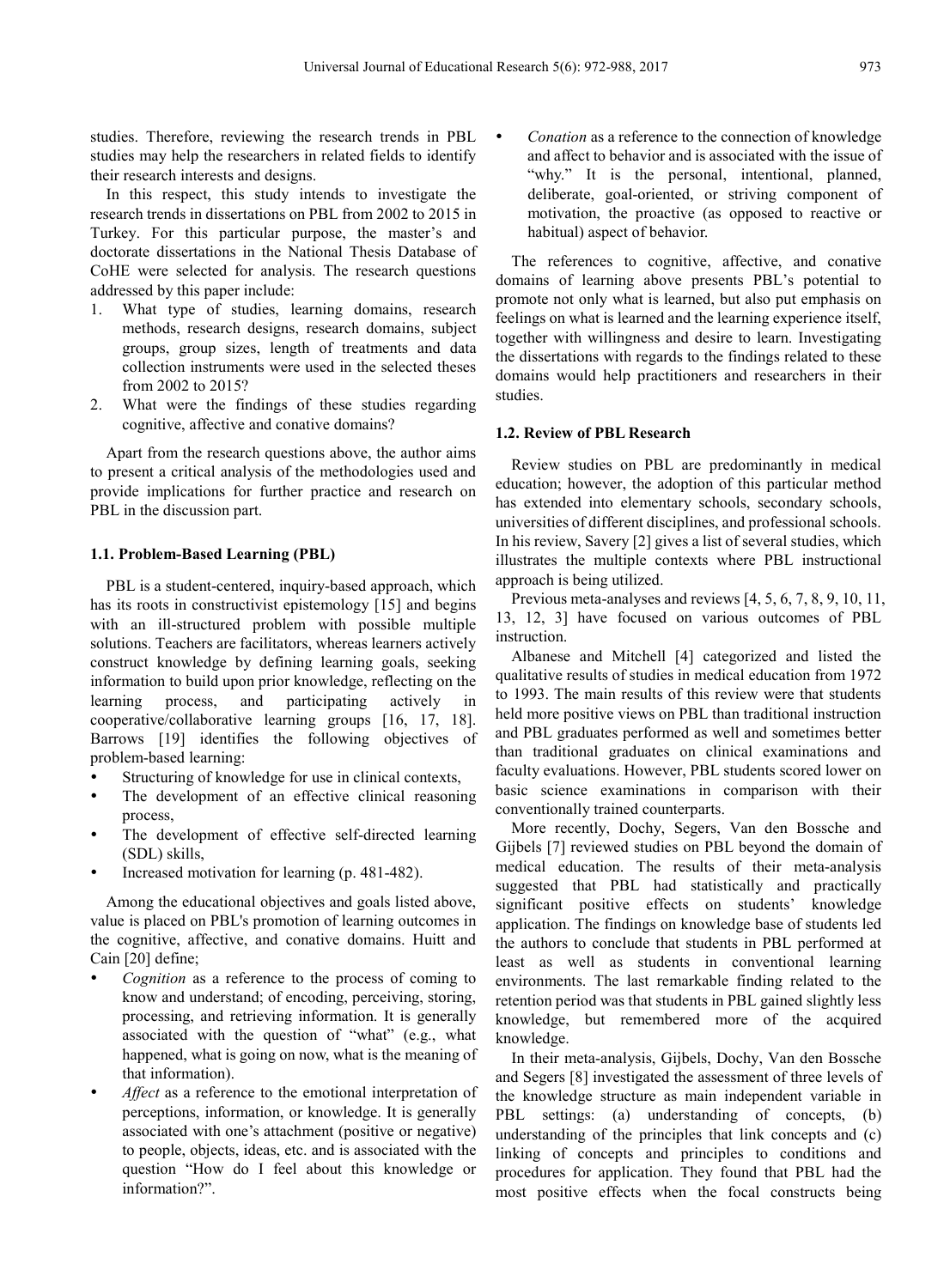assessed were at the level of understanding principles that link concepts. The results suggested that the implications of assessment must be considered in examining the effects of PBL and probably in all comparative education research.

In their synthesis Vernon and Blake [12], analyzed all available research from 1970 to 1992. In their comparison of PBL with more traditional methods of medical education, they found that PBL was superior with respect to students' attitudes and opinions about their programs and with respect to measures of students' clinical performance. They also reported that contrary to the previous review findings, the scores of PBL students on various tests of factual and clinical knowledge were not significantly different from the scores of conventionally taught students. However, the conventionally taught students performed significantly better than their PBL counterparts on the National Board of Medical Examiners (NBME) Step 1, which focuses on concepts of basic science that are important to the practice of medicine, with special emphasis on principles and mechanisms underlying health, disease and methods of therapy.

Berkson [5] also searched for evidence of the effectiveness of PBL in medical education. The results showed no distinction between graduates of PBL and traditional instruction, considering problem solving, imparting knowledge, motivation to learn medical science, promoting self-directed learning skills, and student and faculty satisfaction. However, PBL was found to be stressful for both students and faculty.

In their meta-analytic study, Kalaian, Mullan and Kasim [9] indicated that PBL curricula showed higher performance on standardized profession-wide clinical science outcome measures, but lower on basic science outcome measures. Additionally, their findings suggested that schools which had a past history in PBL utilization, which had developed teaching expertise and learning materials for PBL instruction were able to score on basic science outcome measures as high as those schools which followed more traditional methods of instruction.

In his review Colliver [6] examined the educational superiority of PBL in comparison to traditional approaches. He concluded that there was no convincing evidence that PBL improved students' knowledge base or clinical performance. Nevertheless, he stated that PBL might provide a more challenging, motivating, and enjoyable approach to medical education.

In her study, Leary [10] conducted a meta-analysis across all disciplines to examine the extent to which problem-based learning engendered self-directed learning compared to a lecture-based approach. From her synthesis, she showed that PBL promoted conative and affective skills in self-directed learning.

In their review of empirical studies that examined Self-Directed Learning (SDL) and Self-Regulated Learning (SRL) in PBL environments, Loyens, Magda and Rikers [11] gave evidence on PBL's positive influence on the development of SDL and SRL, though the studies showed

mixed results. They also concluded that more research was needed to better understand how, when, and why PBL fostered development of SDL and SRL.

In his meta-analysis of Turkish studies, Üstün [13] investigated the effectiveness of PBL on student achievement and motivation in science, together with its influence on attitudes towards science and skills in elementary, secondary and higher educational levels. Additionally he examined the effects of some moderator variables including publication type, research design, teacher effect, researcher effect, country, subject matter, school level, PBL mode, length of treatment, group size, type of questions and assessment instrument on the effectiveness of PBL. The results of 147 effect sizes he calculated from 88 primary studies included in his research clearly showed PBL's superiority over traditional teaching methods on different outcomes. More specifically, PBL had a huge impact with a large effect size of 0.820 on students' achievement in science subjects in different levels and revealed medium effect sizes of 0.566, 0.616, and 0.565 for students' attitude towards science, motivation in science and different kinds of skills respectively. Moreover, he reported that moderator analyses indicated noteworthy impact of publication type, country, subject area, school level and length of treatment on the effectiveness of PBL.

There is also a body of evidence derived from interviews and observations in related research on PBL. In summary, it was suggested that PBL granted students the chance to work on real life problems in their cooperative learning groups and supported student development by enhancing sharing of knowledge; PBL was well received and found useful both by the instructors and students; PBL enhanced the development of self-regulated learning skills of students better than their counterparts receiving traditional instruction; the interactions among students in PBL tutorials contributed substantially to group processes and performance outcomes; the ultimate gains of PBL classes were interaction and access to more information as a result of increased research skills; PBL students' reliance on their instructors' guidance decreased and they focused more on their peers' opinions and contributions; and PBL was influential in the development of group interactions, student self-reliance, research skill development and active participation during the learning process [21, 22, 23, 24, 25, 26, 27, 28, 29]. On the other hand, the workload of PBL tutorials was a common complaint among students and students' statements of uncertainty (what to learn, where to find, how to start etc.) at the beginning of PBL tutorials were some of the challenges noticed [30, 26].

The prior meta-analyses and reviews summarized above clearly suggest that PBL studies mainly focused on cognitive and affective outcomes and there is lack of review on conative outcomes of PBL instruction. Nevertheless, in these analyses, PBL students seemed to have gained better performance than those students with traditional training in knowledge principles and application, problem solving, and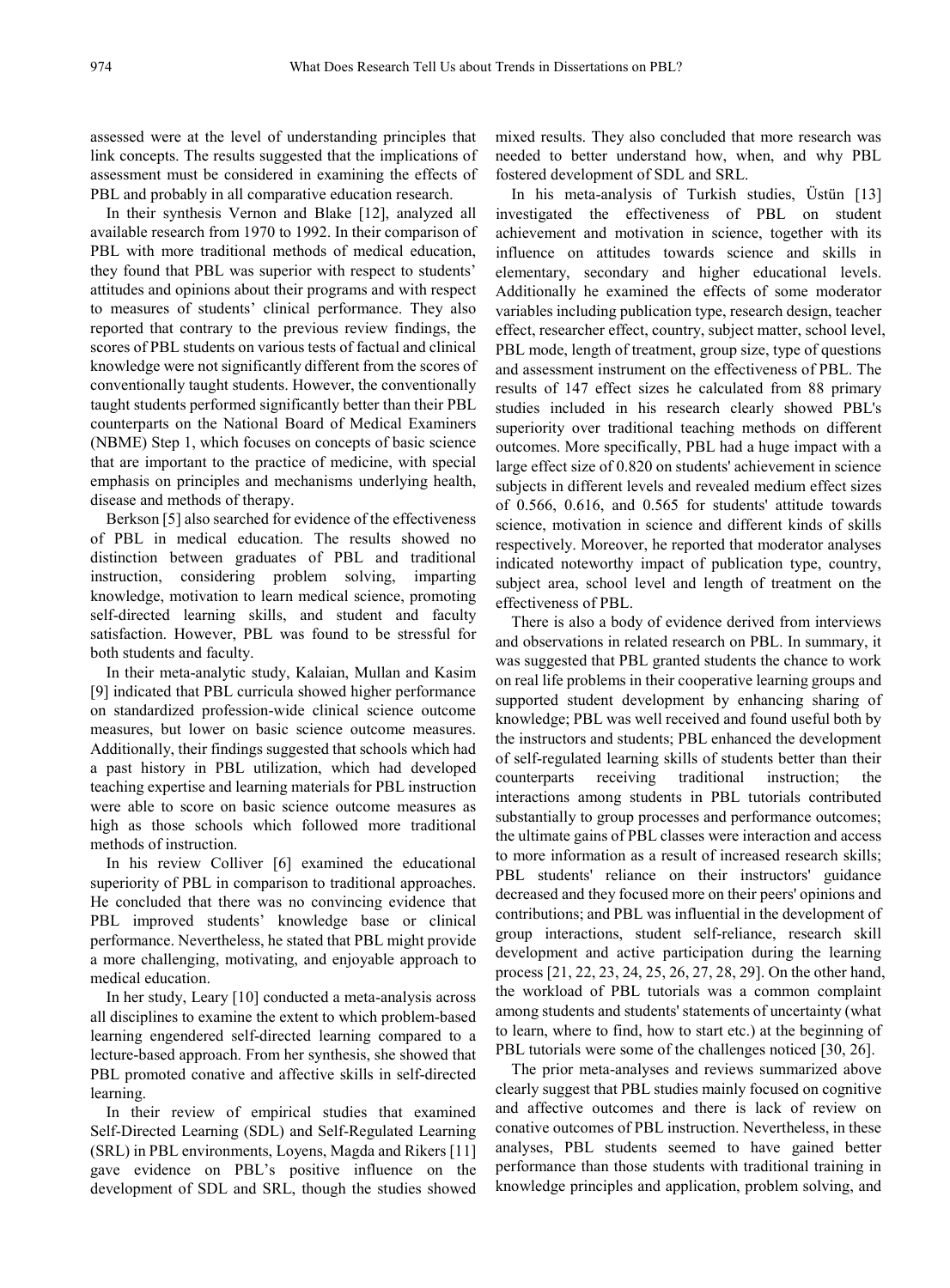self-directed learning, whereas traditional students' performance in basic knowledge were better than PBL students.

## **2. Method**

This paper examined the dissertations on PBL in the National Thesis Database of CoHE in Turkey. For this purpose, the master's and doctorate dissertations were searched by using "problem-based learning" as a keyword with no time restrictions. A total of 129 dissertations (82 master's, 47 doctorate) were found (as of December 2016), 20 (12 master's, 8 doctorate) of which were not accessible due to restrictions requested by the authors themselves. In line with pre-determined criteria of inclusion, out of the remaining 109 dissertations (70 master's, 39 doctorate), 8 dissertations (6 master's, 2 doctorate) that failed to provide information for the majority of the selected analysis criteria were eliminated by the author and raters unanimously. In the end, 101 dissertations (63 master's, 38 doctorate), were included in the study (the list of dissertations is in Appendix A). They were all downloaded from the database and undergone rigorous content analysis.

Content analysis was chosen as a qualitative method to investigate the research trends in research. Content analysis is defined by Krippendorff [31] as "a research technique for making replicable and valid inferences from texts (or other meaningful matter) to the contexts of their use" (p. 18). Additionally, Cohen, Manion and Morrison [32] define it as "the process of summarizing and reporting written data – the main contents of data and their messages" (p. 475). They also add that "it defines a strict and systematic set of procedures for the rigorous analysis, examination and verification of the contents of written data." As Krippendorff states it, content analysis is learnable and divorceable from the personal authority of the researcher and it "provides new insights, increases a researcher's understanding of particular phenomena, or informs practical actions" (p. 18). Therefore, the author preferred this scientific tool to investigate research trends in dissertations in order to inform practitioners and the faculty about PBL's practical actions and considerations.

#### **2.1. Data coding and analysis**

This study used 101 dissertations derived from the Council of Higher Education National Thesis Database in Turkey that were completed from 2002 to 2015 to examine the research trends in the PBL field. Throughout the process of content analysis, three colleagues with doctorate degrees in educational sciences helped the author in reviewing the dissertations and doing the analyses. The agreement among the raters was calculated as 90.2.

As one of the major purposes of this study, a dissertation classification form (DCF) was developed by the author and assisting colleagues to classify the categories to help identify

the research trends. This form was inspired from a previously developed "paper classification form" of Sözbilir and Kutu [33]. After examined by colleagues and experts, the form was implemented on randomly selected 15 dissertations for reliability. The results of this initial trial were discussed to alleviate any disagreements on the items. According to discussions and negotiations, the form was revised again and its final version (see Appendix B) was agreed upon to be used for comprehensive content analysis.

In line with the second research objective, the results obtained in these dissertations were also examined and reported separately with regards to cognitive, affective and conative domains.

For the analysis purposes, by means of the dissertation classification form, all data were recorded on an electronic database and later transferred to SPSS 20. Frequencies and percentages were calculated for each category. These data were later commented and discussed.

## **3. Findings**

#### **3.1. Research Question 1**

Among the 101 studies examined in this research, 63 were master's studies and 38 were doctoral studies (Table 1). The studies on PBL reached their peak through the period from 2007 to 2013 (a total of 83 theses), with the highest number of research completed in the years of 2009 and 2013. By examining the findings, it may be plausible to infer that the number of research decreased after 2013; however 10 of 20 dissertations (2014=5, 2015=5) found in the database but not accessed due to authors' restrictions account for the gap.

**Table 1.** Frequencies of Study Types from 2002-2015

|             | Type of Study |                |                |
|-------------|---------------|----------------|----------------|
| Year        | Master's      | PhD            | Grand Total    |
| 2002        |               | 1              | 1              |
| 2004        | 1             | 1              | $\overline{2}$ |
| 2005        |               | $\overline{2}$ | $\overline{c}$ |
| 2006        | 2             | $\overline{c}$ | 4              |
| 2007        | 8             | 3              | 11             |
| 2008        | 8             | $\overline{4}$ | 12             |
| 2009        | 9             | $\overline{4}$ | 13             |
| 2010        | 9             | $\overline{2}$ | 11             |
| 2011        | 9             | 3              | 12             |
| 2012        | 4             | $\overline{7}$ | 11             |
| 2013        | 8             | 5              | 13             |
| 2014        | 3             | $\overline{2}$ | 5              |
| 2015        | 2             | $\overline{c}$ | 4              |
| Grand Total | 63            | 38             | 101            |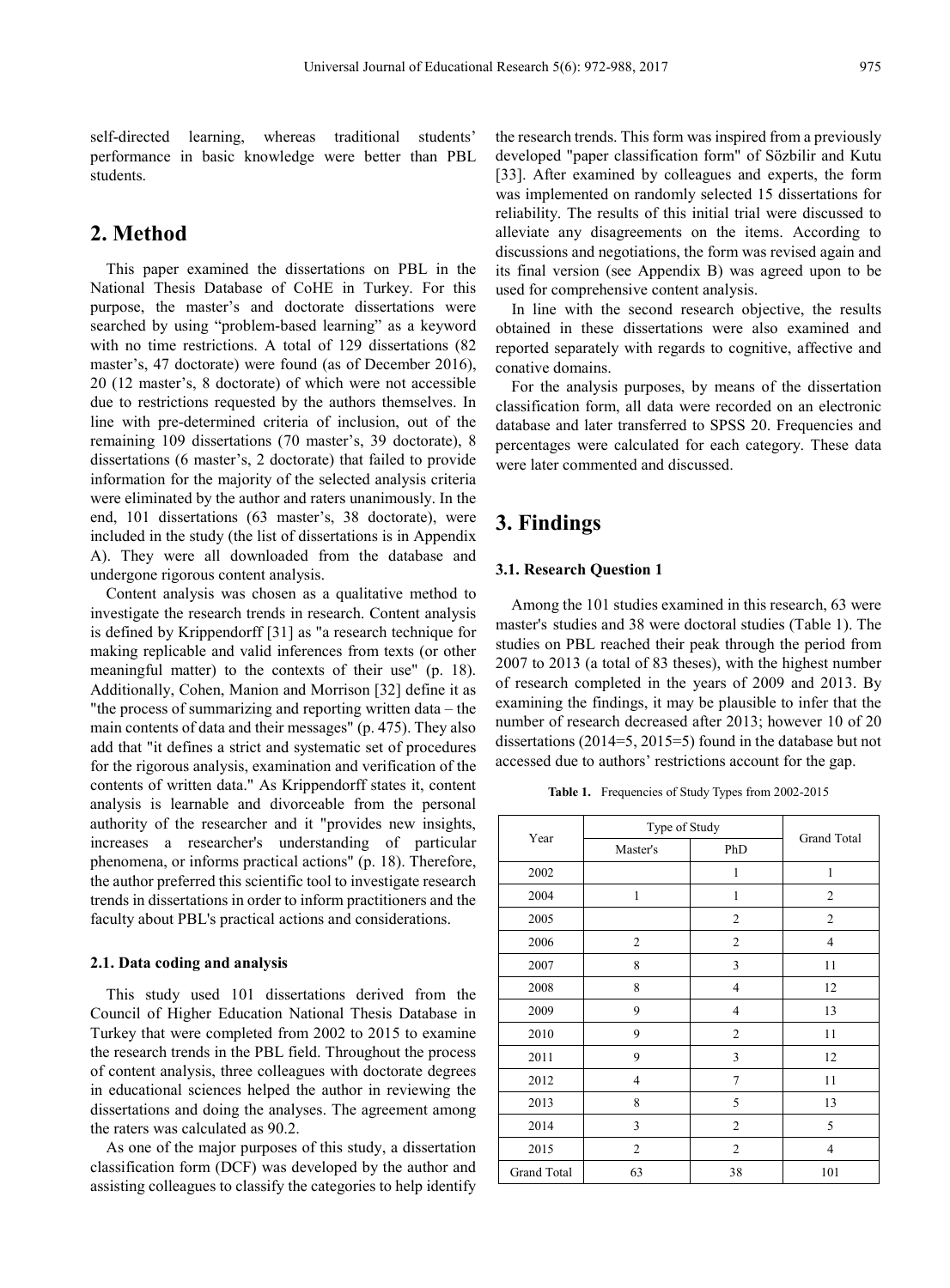Analysis show that PBL research was most frequently utilized in the learning domain of science (86%), followed by social studies domain (10%), whereas there were only 2 studies in the domain of arts and 3 studies in the domain of language arts (Table 2).

The findings on research method revealed that quantitative methodology was more prevalent among the dissertations. 51.52% of the studies used quantitative research methodology, whereas 48.5% utilized quantitative and qualitative research methods (Table 3).

It was found that researchers favored experimental design (90.1%) more than the others (Table 4).

The analysis on research domain focused in studies revealed some interesting facts. The most frequently focused research domain was cognition and affect (56.4%), followed by cognition only (27.7%) (Table 5).

**Table 2.** Frequencies of Learning Domains from 2002-2015

|                | Learning Domain |                  |         |                |  |  |  |  |  |
|----------------|-----------------|------------------|---------|----------------|--|--|--|--|--|
| Year           | Arts            | Language<br>Arts | Science | Social Studies |  |  |  |  |  |
| 2002           |                 |                  |         | 1              |  |  |  |  |  |
| 2004           |                 |                  | 1       | 1              |  |  |  |  |  |
| 2005           |                 | $\mathbf{1}$     | 1       |                |  |  |  |  |  |
| 2006           |                 |                  | 3       | 1              |  |  |  |  |  |
| 2007           |                 |                  | 11      |                |  |  |  |  |  |
| 2008           | 1               |                  | 9       | $\overline{c}$ |  |  |  |  |  |
| 2009           |                 |                  | 11      | $\overline{2}$ |  |  |  |  |  |
| 2010           |                 |                  | 11      |                |  |  |  |  |  |
| 2011           | $\mathbf{1}$    | 1                | 9       | 1              |  |  |  |  |  |
| 2012           |                 | 1                | 10      |                |  |  |  |  |  |
| 2013           |                 |                  | 11      | $\overline{2}$ |  |  |  |  |  |
| 2014           |                 |                  | 5       |                |  |  |  |  |  |
| 2015           |                 |                  | 4       |                |  |  |  |  |  |
| Grand<br>Total | $\overline{2}$  | 3                | 86      | 10             |  |  |  |  |  |

Year Research Method Quantitative Quantitative and Qualitative 2002 1 2004 1 1 2005 2 2006 1 3 2007 7 4 2008 7 5 2009 7 6 2010 6 5 2011 7 5 2012 3 8 2013 8 5 2014 5 2015 2 2 Grand Total 52 49

**Table 4.** Frequencies of Research Designs Utilized in Dissertations from 2002-2015

|             | Research Method    |                |        |            |
|-------------|--------------------|----------------|--------|------------|
| Year        | Action<br>Research | Experimental   | Survey | Case Study |
| 2002        |                    | 1              |        |            |
| 2004        |                    | $\overline{c}$ |        |            |
| 2005        |                    | 1              | 1      |            |
| 2006        |                    | 4              |        |            |
| 2007        |                    | 11             |        |            |
| 2008        | 1                  | 10             | 1      |            |
| 2009        |                    | 11             | 2      |            |
| 2010        | 1                  | 10             |        |            |
| 2011        |                    | 12             |        |            |
| 2012        | 1                  | 8              | 1      | 1          |
| 2013        |                    | 13             |        |            |
| 2014        |                    | 5              |        |            |
| 2015        |                    | 3              | 1      |            |
| Grand Total | 3                  | 91             | 6      | 1          |

**Table 3.** Frequencies of Research Methods Utilized from 2002-2015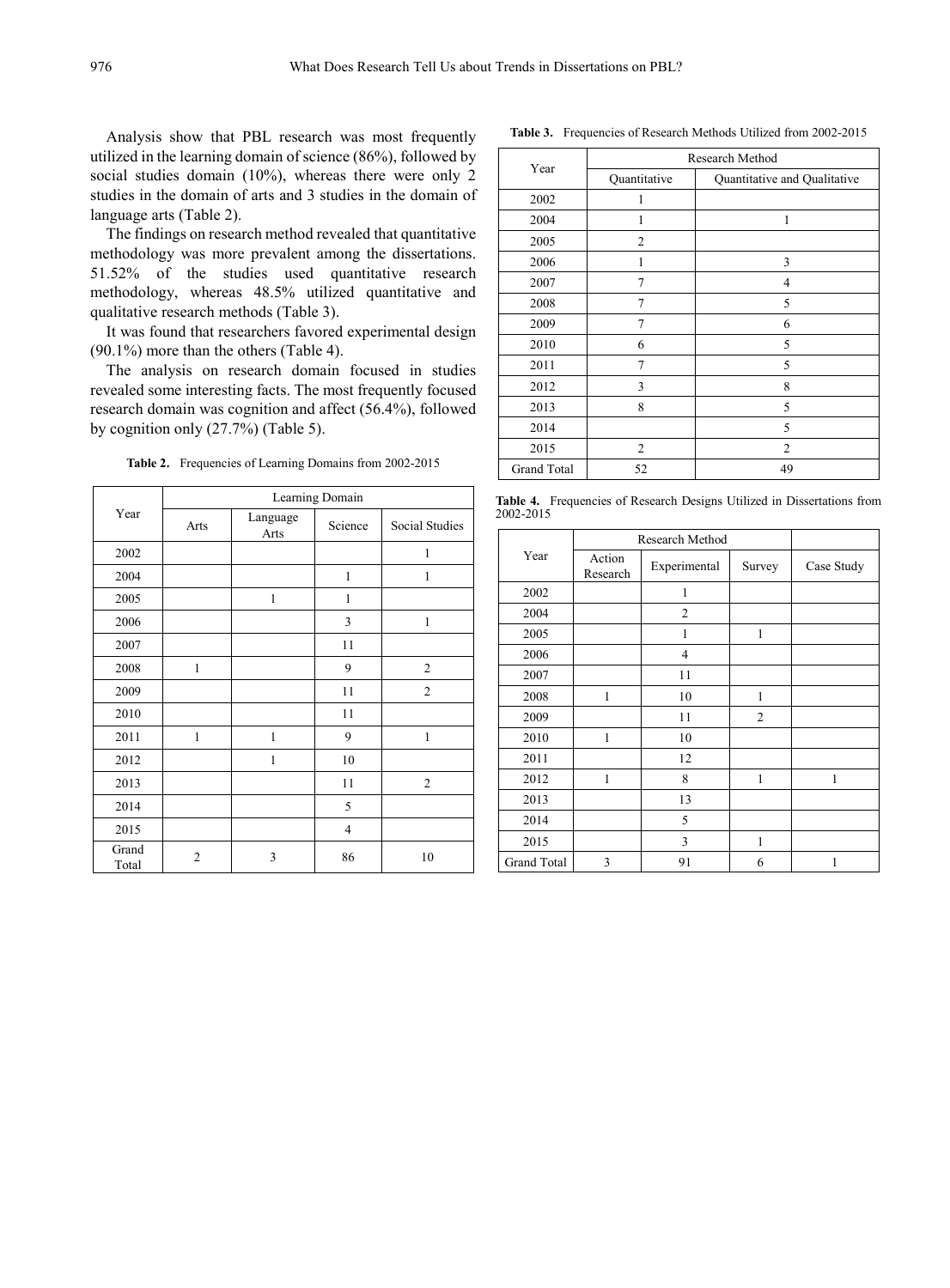|             | Research Domain |                |                      |                           |                        |                                   |  |  |  |  |  |
|-------------|-----------------|----------------|----------------------|---------------------------|------------------------|-----------------------------------|--|--|--|--|--|
| Year        | Affect          | Cognition      | Cognition and Affect | Cognition and<br>Conation | Affect and<br>Conation | Cognition, Affect and<br>Conation |  |  |  |  |  |
| 2002        |                 |                | 1                    |                           |                        |                                   |  |  |  |  |  |
| 2004        |                 |                |                      |                           |                        | 1                                 |  |  |  |  |  |
| 2005        | 1               |                |                      |                           |                        |                                   |  |  |  |  |  |
| 2006        |                 |                | 3                    |                           |                        |                                   |  |  |  |  |  |
| 2007        |                 | 5              | 4                    |                           |                        | 1                                 |  |  |  |  |  |
| 2008        |                 | $\overline{c}$ | 9                    |                           |                        |                                   |  |  |  |  |  |
| 2009        | 1               | 3              | $\tau$               |                           |                        | $\overline{2}$                    |  |  |  |  |  |
| 2010        |                 | $\overline{2}$ | 8                    |                           |                        | 1                                 |  |  |  |  |  |
| 2011        | 1               | 6              | 5                    |                           |                        |                                   |  |  |  |  |  |
| 2012        |                 |                | 9                    |                           |                        | $\overline{2}$                    |  |  |  |  |  |
| 2013        |                 | 5              | $\tau$               |                           |                        |                                   |  |  |  |  |  |
| 2014        |                 | 3              |                      |                           |                        | 1                                 |  |  |  |  |  |
| 2015        |                 |                | 2                    |                           |                        |                                   |  |  |  |  |  |
| Grand Total | $\overline{4}$  | 28             | 57                   | $\overline{2}$            |                        | 9                                 |  |  |  |  |  |

**Table 5.** Frequencies of Research Domains Focused in Research from 2002-2015

The findings showed that the most frequently used subject group in the experimental studies were elementary education students (42.6%), followed by teacher education students (31.7%) (Table 6).

|             | Subject Group               |                     |                         |                   |  |  |  |  |  |  |
|-------------|-----------------------------|---------------------|-------------------------|-------------------|--|--|--|--|--|--|
| Year        | <b>Elementary Education</b> | Secondary Education | <b>Higher Education</b> | Teacher Education |  |  |  |  |  |  |
| 2002        |                             |                     |                         |                   |  |  |  |  |  |  |
| 2004        |                             |                     | п                       |                   |  |  |  |  |  |  |
| 2005        |                             |                     |                         |                   |  |  |  |  |  |  |
| 2006        | $\overline{2}$              |                     |                         |                   |  |  |  |  |  |  |
| 2007        | 5                           | $\overline{c}$      |                         | 3                 |  |  |  |  |  |  |
| 2008        | 3                           | $\overline{4}$      |                         | 4                 |  |  |  |  |  |  |
| 2009        | 5                           |                     | $\overline{2}$          | 5                 |  |  |  |  |  |  |
| 2010        | 5                           |                     |                         | 4                 |  |  |  |  |  |  |
| 2011        | 7                           |                     |                         | 4                 |  |  |  |  |  |  |
| 2012        | $\overline{4}$              |                     |                         | 5                 |  |  |  |  |  |  |
| 2013        | $\overline{7}$              |                     | $\overline{2}$          | 3                 |  |  |  |  |  |  |
| 2014        | $\overline{2}$              | $\overline{2}$      |                         |                   |  |  |  |  |  |  |
| 2015        | $\overline{2}$              |                     |                         |                   |  |  |  |  |  |  |
| Grand Total | 43                          | 15                  | 11                      | 32                |  |  |  |  |  |  |

**Table 6.** Frequencies of Subject Group in Research from 2002-2015

Considering group sizes, the studies on PBL preferred to have group sizes of 41-80 (60.4%), whereas the percentages of studies which used group sizes of 1-40, 81-120, and 120 and above were 17.8%, 11.9% and 12.5%, respectively (see Table 7).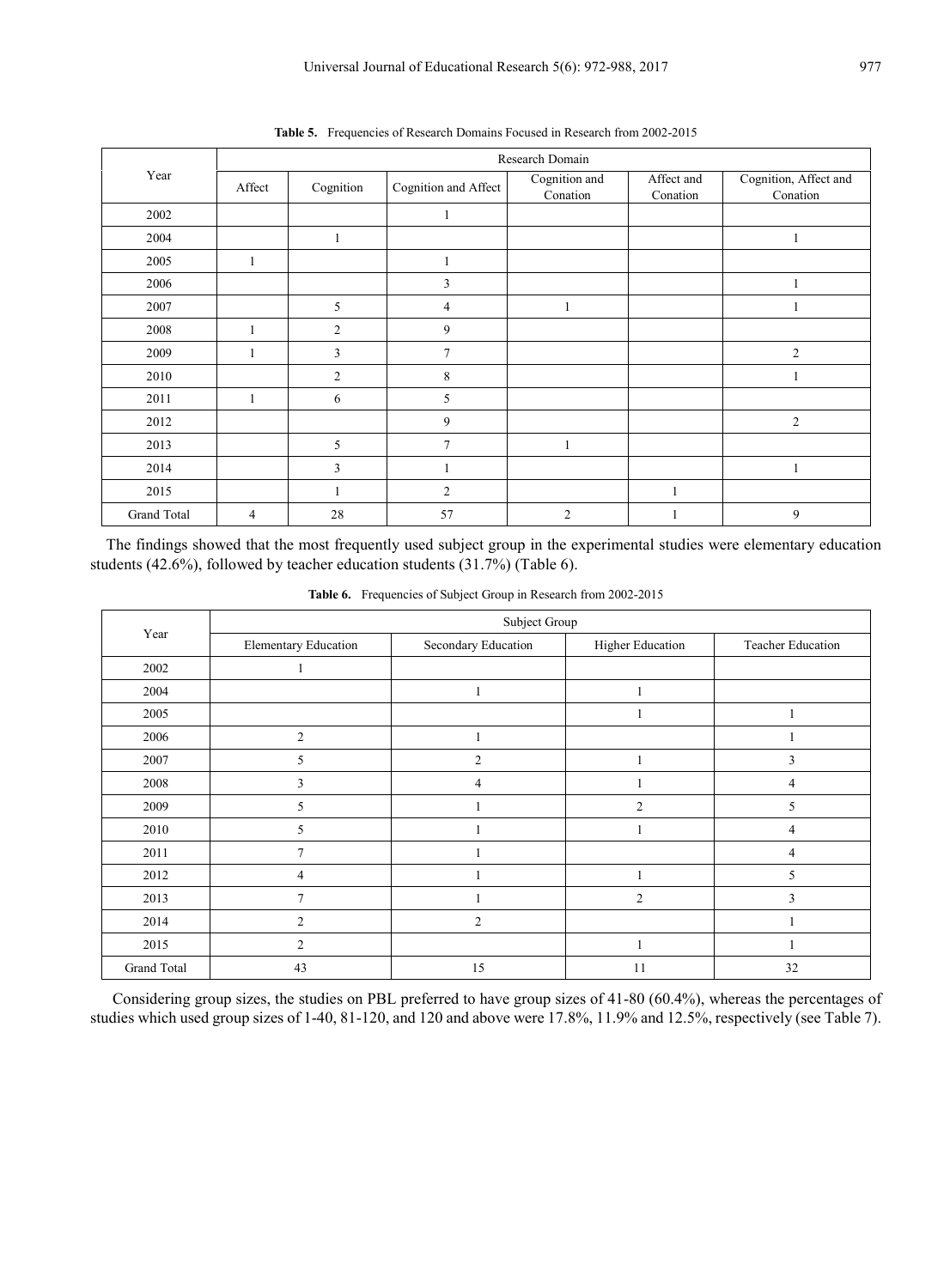|             | Group Size     |                |                |                |  |  |  |  |  |  |
|-------------|----------------|----------------|----------------|----------------|--|--|--|--|--|--|
| Year        | $1-40$         | $41 - 80$      | $81 - 120$     | 121 and above  |  |  |  |  |  |  |
| 2002        |                |                |                |                |  |  |  |  |  |  |
| 2004        |                | $\sqrt{2}$     |                |                |  |  |  |  |  |  |
| 2005        |                |                |                | -1             |  |  |  |  |  |  |
| 2006        |                | $\mathbf{3}$   | $\mathbf{1}$   |                |  |  |  |  |  |  |
| 2007        | $\overline{2}$ | $\overline{4}$ | $\overline{2}$ | 3              |  |  |  |  |  |  |
| 2008        | $\overline{4}$ | 5              | $\mathfrak{2}$ |                |  |  |  |  |  |  |
| 2009        |                | 9              |                | $\overline{2}$ |  |  |  |  |  |  |
| 2010        |                | $10\,$         |                |                |  |  |  |  |  |  |
| 2011        |                | 9              | $\mathfrak{2}$ |                |  |  |  |  |  |  |
| 2012        | 3              | 5              |                | $\overline{2}$ |  |  |  |  |  |  |
| 2013        | $\overline{4}$ | 6              | $\mathfrak{2}$ |                |  |  |  |  |  |  |
| 2014        |                | $\overline{4}$ |                |                |  |  |  |  |  |  |
| 2015        |                | 2              |                |                |  |  |  |  |  |  |
| Grand Total | 18             | 61             | 12             | $10\,$         |  |  |  |  |  |  |

**Table 7.** Frequencies of Group Sizes Utilized in Research from 2002-2015

Taking the length of treatments into account, the treatments on PBL research lasted mostly four weeks (17.8%), five weeks (11.9%) and six weeks (16.8%) (Table 8).

|             | Length of treatment |                |                |                |                |                |        |       |       |       |                |                |                |              |               |
|-------------|---------------------|----------------|----------------|----------------|----------------|----------------|--------|-------|-------|-------|----------------|----------------|----------------|--------------|---------------|
| Year        | $\overline{7}$      | $\overline{2}$ | 3              | $\overline{4}$ | 5              | 6              | $\tau$ | 8     | 9     | 10    | 12             | 14             | 15             | 19           | Non-Specified |
|             | hours               | weeks          | weeks          | weeks          | weeks          | weeks          | weeks  | weeks | weeks | weeks | weeks          | weeks          | weeks          | weeks        |               |
| 2002        |                     |                |                |                |                |                | 1      |       |       |       |                |                |                |              |               |
| 2004        |                     |                |                |                |                | 1              |        |       |       |       | 1              |                |                |              |               |
| 2005        |                     |                |                |                |                |                |        |       |       |       |                |                |                |              |               |
| 2006        |                     |                |                |                |                | $\overline{2}$ |        |       |       |       |                | $\mathbf{1}$   |                |              |               |
| 2007        |                     | $\mathbf{1}$   |                | 3              | 3              | $\overline{2}$ |        |       |       | 1     |                |                |                |              |               |
| 2008        |                     |                |                | $\overline{4}$ |                | $\overline{2}$ | 1      |       |       |       |                | 3              |                |              |               |
| 2009        |                     |                | -1             | 3              | 1              | $\overline{2}$ | 1      |       | 1     | 1     | $\overline{c}$ |                |                |              |               |
| 2010        | 1                   |                |                |                | $\overline{2}$ | $\overline{4}$ |        | 2     |       |       |                |                |                |              |               |
| 2011        |                     |                | $\overline{c}$ | $\overline{4}$ | 1              | $\mathbf{1}$   | 1      | 1     | 1     |       |                | $\mathbf{1}$   |                |              |               |
| 2012        |                     |                |                | $\overline{2}$ |                | $\overline{2}$ | 1      | 1     | 1     |       |                | $\overline{2}$ |                |              |               |
| 2013        |                     |                |                |                | 3              |                | 1      | 3     |       | 1     | $\overline{c}$ |                | 1              |              |               |
| 2014        |                     |                |                |                | 1              | 1              |        | 1     | 1     |       |                |                |                | $\mathbf{1}$ |               |
| 2015        |                     |                | 2              |                |                |                |        | 1     |       |       |                |                | 1              |              |               |
| Grand Total | 1                   | 1              | 8              | 18             | 12             | 17             | 6      | 9     | 6     | 3     | 5              | $\overline{7}$ | $\overline{c}$ |              | 5             |

**Table 8.** Frequencies of Length of Treatments in Research from 2002-2015

The findings of the content analysis showed that there were 37 different types and in total 320 instruments used to collect data for research purposes. It is quite obvious that majority of the studies used achievement tests (30.9%) and attitude scales (18.1%) as instruments of measurement (see Table 9). The instruments categorized under the title "attitude scale" were the ones used to assess students' dispositions towards the course subject in which PBL was implemented (attitude towards chemistry, math, science and technology, etc.).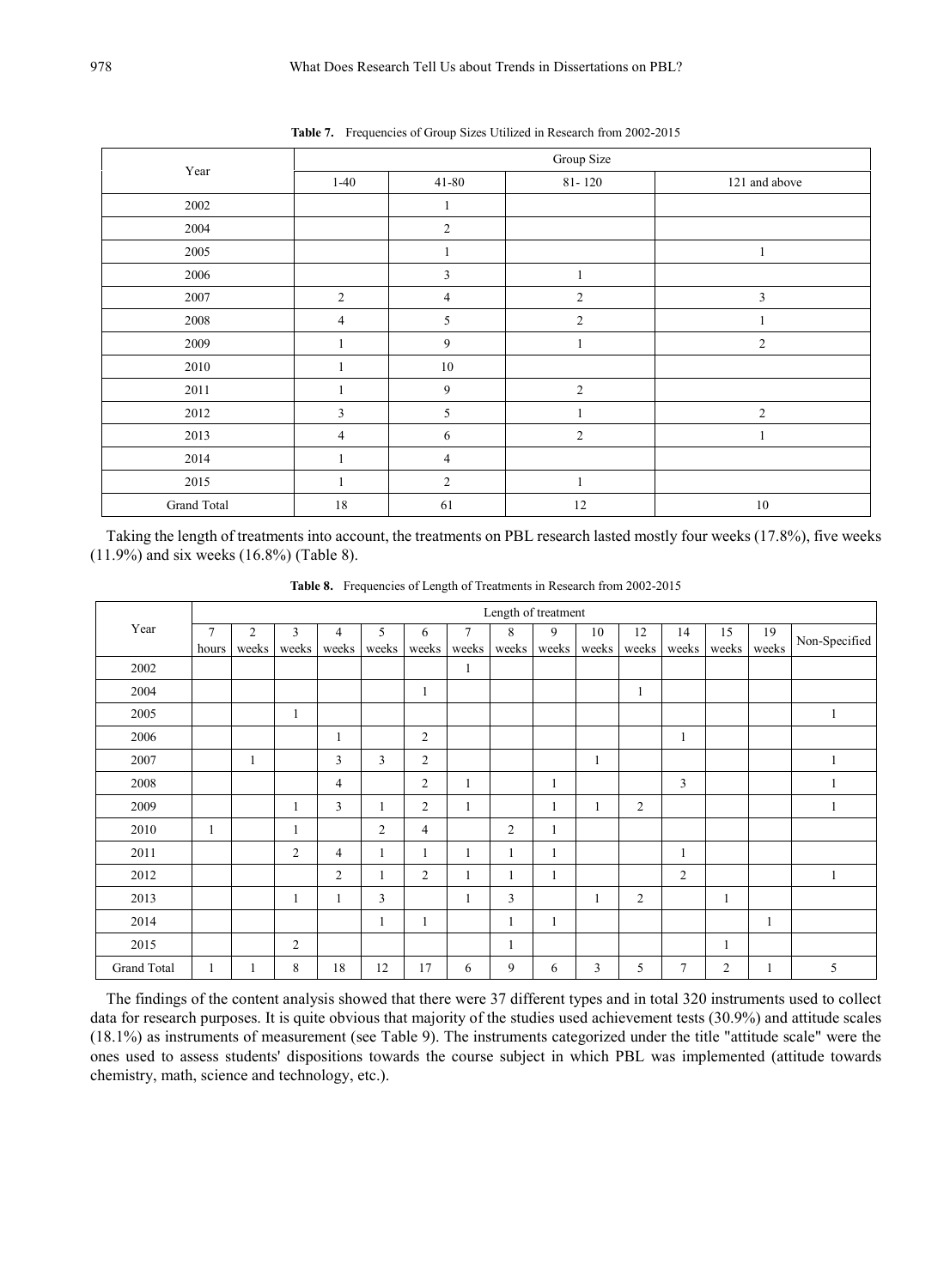| No. | Type of Measures                                                                                                     | (f) | $\frac{0}{0}$ |
|-----|----------------------------------------------------------------------------------------------------------------------|-----|---------------|
| 1   | Achievement test (Including summative, formative, performance, and application tests)                                | 99  | 30,9          |
| 2   | Attitude Scale                                                                                                       | 58  | 18,1          |
| 3   | <b>Interview Forms</b>                                                                                               | 35  | 10,9          |
| 4   | Scientific Process Skills Test                                                                                       | 17  | 5,3           |
| 5   | Instruments Specific to PBL (e.g. attitudes towards PBL, group processes and assessment activities in PBL, efficacy) | 13  | 4,1           |
| 6   | Problem Solving Tests (e.g. Heppner's Problem Solving Inventory)                                                     | 12  | 3,8           |
| 7   | Creative Thinking Tests (e.g. Torrance Test of Creativity)                                                           | 11  | 3,4           |
| 8   | <b>Observation Forms</b>                                                                                             | 11  | 3,4           |
| 9   | Self-peer and performance Assessment Forms                                                                           | 11  | 3,4           |
| 10  | Scales on Motivation (e.g. Motivational Styles Questionnaire, Motivational Strategies in Learning Scale)             | 8   | 2,5           |
| 11  | Critical Thinking Scales (e.g. California Critical Thinking Aptitude Scale)                                          | 6   | 1,9           |
| 12  | Student Survey (questions on individual studies, group studies, instructors, PBL)                                    | 6   | 1,9           |
| 13  | Scale on Self-regulated Learning                                                                                     | 3   | 0,9           |
| 14  | Self-Efficacy Scale                                                                                                  | 3   | 0,9           |
| 15  | Academic Risk Taking Scale                                                                                           | 2   | 0,6           |
| 16  | Learning Approach Scale                                                                                              | 2   | 0,6           |
| 17  | Logical Thinking Test                                                                                                | 2   | 0,6           |
| 18  | Self-directed Learning Readiness Scale                                                                               | 2   | 0,6           |
| 19  | Academic Self-Concept                                                                                                | 1   | 0,3           |
| 20  | Affective Tendencies Scale                                                                                           | 1   | 0,3           |
| 21  | <b>Behavior Scale</b>                                                                                                | 1   | 0,3           |
| 22  | Competence Perception Scale                                                                                          | 1   | 0,3           |
| 23  | Concept Inventory                                                                                                    | 1   | 0,3           |
| 24  | Constructivist Learning Environment Survey                                                                           | 1   | 0,3           |
| 25  | Inquiry Learning Skills Perception Scale                                                                             | 1   | 0,3           |
| 26  | Mathematical Thinking Scale                                                                                          | 1   | 0,3           |
| 27  | Pedagogical Content Knowledge Concept Maps                                                                           | 1   | 0,3           |
| 28  | Scale on Anxiety in Math                                                                                             | 1   | 0,3           |
| 29  | Scale on Clinical Reasoning                                                                                          | 1   | 0,3           |
| 30  | Scale on Learned Helplessness in Math                                                                                | 1   | 0,3           |
| 31  | Scale on Locus of Control                                                                                            | 1   | 0,3           |
| 32  | Scale on Metacognition                                                                                               | 1   | 0,3           |
| 33  | Science Reasoning Aptitude Test                                                                                      | 1   | 0,3           |
| 34  | Science Teaching Orientation Test                                                                                    | 1   | 0,3           |
| 35  | Scientific Structure Creativity Model                                                                                | 1   | 0,3           |
| 36  | <b>Student Portfolios</b>                                                                                            | 1   | 0,3           |
| 37  | Student Understanding Knowledge Test                                                                                 | 1   | 0,3           |
|     | <b>Grand Total</b>                                                                                                   | 320 | 100           |
|     |                                                                                                                      |     |               |

**Table 9.** Frequencies of Measurement Instruments Used in Research from 2002-2015

The cross-reference of the findings depicted in Tables 1-9 revealed some more facts and trends about dissertations. Taking the subject groups into account, the majority of master's research (N=34, 53.1%) was conducted with students at elementary education level, whereas the doctoral studies were carried on with teacher candidates (N=21, 56.8%). Science as the predominant learning domain was preferred in 37 of 43 master's studies (86%) and in 27 of 32 doctoral research (84.4%). The most popular subjects grouped under the science category were math (N=21), science teaching (N=15), chemistry (N=14) and science and technology (N=12). In majority, studies conducted in elementary education chose math (N=12), science and technology  $(N=12)$  and science teaching  $(N=9)$  as the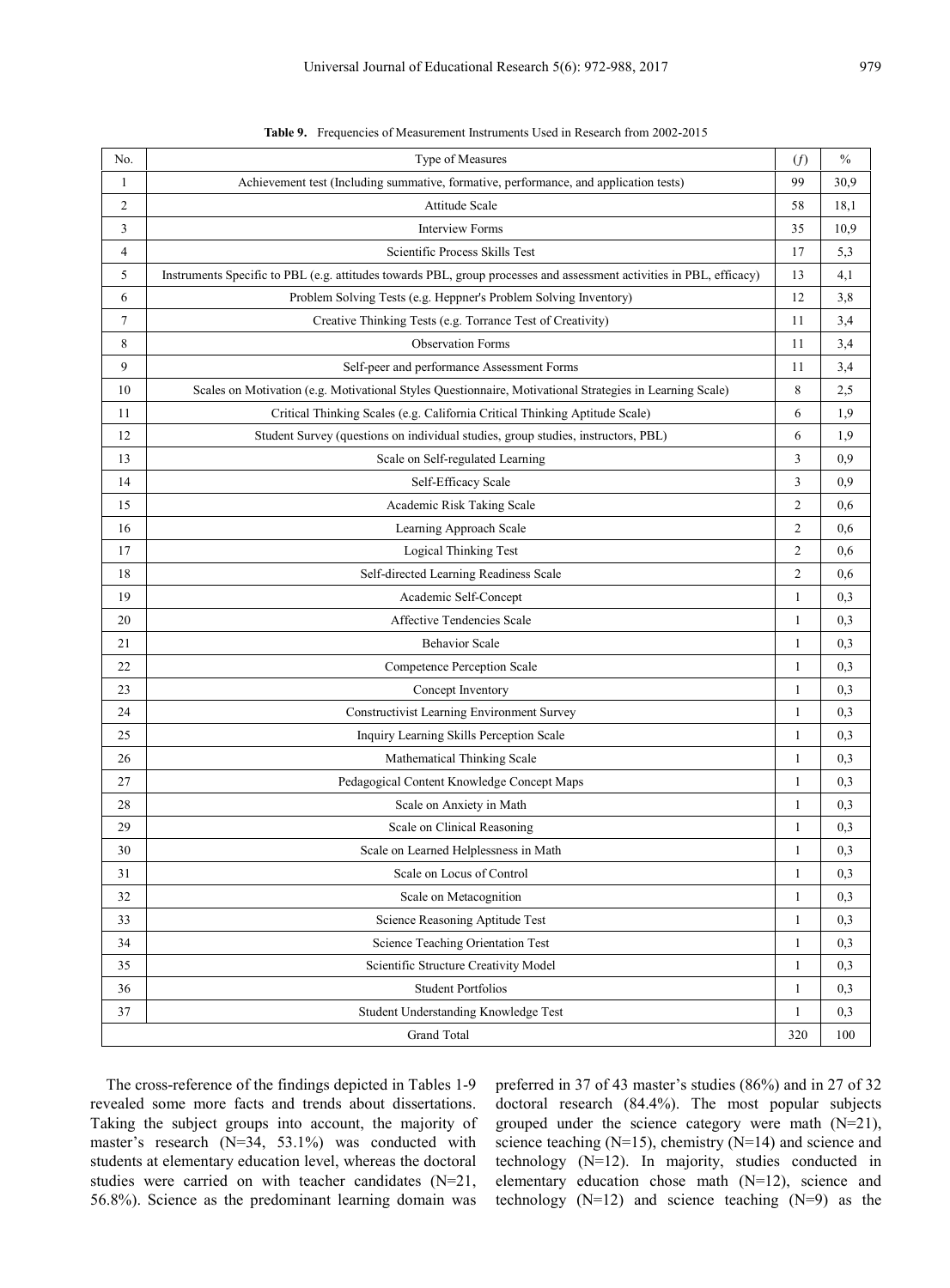learning domain, whereas studies completed in teacher education chose physics  $(N=7)$  and chemistry  $(N=7)$ . Considering the length of treatments, 10 of the 18 treatments that lasted 10+ weeks were completed in teacher education, four of the remaining research was held in higher education institutions. As stated before the treatments in master's research mostly lasted 4-6 weeks (in 25 out of 43 studies).

The qualitative findings derived from interviews and observations were too fragmented to include in the present study, hence should be reported in detail somewhere else. However, a surface analysis of those qualitative findings indicated that PBL was reported to increase students' engagement, taking responsibility of their own learning, cooperation and interaction among group members and their self-efficacy in various subjects. The reports also showed that students learned more by doing or working on real life problems, they used higher-order thinking skills more frequently, they searched and shared more sources, hence their research skills developed substantially. On the other hand; difficulty in having access to information, noise in the classroom, confusion in the beginning, having difficulty in adapting to active participation instead of passive learning were some of the challenges noted.

#### **3.2. Research Question 2**

The findings of content analysis showed that PBL students did better in achievement tests than their conventional counterparts, except for a few studies  $(N=12)$ , where no difference was observed between two groups of students. It is important to note that seven of those non-significant findings were obtained in studies at elementary education level, which lasted 3-5 weeks and focused on students' achievements only in one unit (e.g. human and environment, algebraic expositions and equations, concept of area and perimeter). On the other hand, in other research which also lasted 3-5 weeks (N=31), students in PBL classes showed significant progress in their achievements. Nevertheless, the findings of the present study regarding cognitive outcomes of PBL instruction revealed that PBL students were superior to traditional students both in factual and conceptual knowledge and specifically in skills of knowledge application. These findings seem to be in line with those of previous meta-analyses and reviews [7, 8, 12, 13], where PBL students were found to be doing better or equally well as their conventional counterparts.

Regarding the findings on attitudes on course subjects (e.g. chemistry, biology, etc.), in 35 studies out of 58 (60.3%), there was positive influence of PBL instruction on student attitudes, whereas in the remaining studies no significant difference was observed. Among those 23 studies with PBL treatment's no significant influence on attitudes, 16 were master's and 7 were doctoral research; 13 studies were conducted at elementary education level, and science teaching  $(N=7)$  and math  $(N=7)$  were the learning domains. Overall, as reported in prior reviews on PBL instruction [4,

5], PBL students' attitudes and dispositions towards learning after PBL treatment and student and faculty satisfaction with the instruction were found positive. In those studies examining students' dispositions towards the PBL itself (N=13, PhD=7 and Master's=6), student reports were highly favorable and positive.

The findings regarding other measures revealed mixed results. Considering the more frequently utilized measures, the PBL instruction was found to have significant effect on scientific process skills in 12 out of 17 studies (70.6%), on creative thinking skills in 6 out of 11 studies (54.5%), and on problem solving skills in 8 out of 12 studies (66.7%).

The only studies that investigated conative outcomes of PBL instruction focused on such elements like self-direction/self-regulation, motivational styles and strategies, locus of control, and learning approaches. In 5 out of 8 studies focusing on motivational elements and in two studies examining learning approaches in PBL contexts, the findings demonstrated that PBL instruction had significant influence. While the studies investigating PBL's influence on self-directed learning readiness (one 4-week and one 15-week treatment) showed significant differences, the studies on PBL's effect on students' self-regulatory skills and locus of control reported mixed results. Students' self-regulation levels and their locus of control in PBL contexts were found to be similar to those of students in traditional teaching and learning settings after treatment periods of 12, 14 and 15 weeks; however in a research which lasted 19 weeks at elementary education level, significant positive gains were recorded on students' self-regulated learning scores. The inconclusive and inconsistent results did not provide enough evidence on PBL's positive influence on such elements. Having no concordance with the results of studies by Leary [10] and Loyens, Magda and Rikers [11], these findings confirm the necessity to have more research to get a better picture of PBL's influence on conative elements like self-direction or self-regulation.

## **4. Discussion**

This study aimed to investigate the research trends in studies of PBL from 2002 to 2015 in Turkey. The results of the findings are discussed and commented below.

The content analysis of master's and doctoral dissertations showed that the number of studies on PBL was the highest during the period of 2007-2013. However, this increase in the number of dissertations is considered unexceptional since constructivist approaches were introduced into Turkish education system starting in 2005-2006 Academic Year.

Considering the analyses results of categories under focus, this study indicated that; science was the most favorable learning domain (see Table 2), quantitative method was slightly more utilized as compared to qualitative and quantitative (mixed) methodology (see Table 3), experimental was the dominant design in the dissertations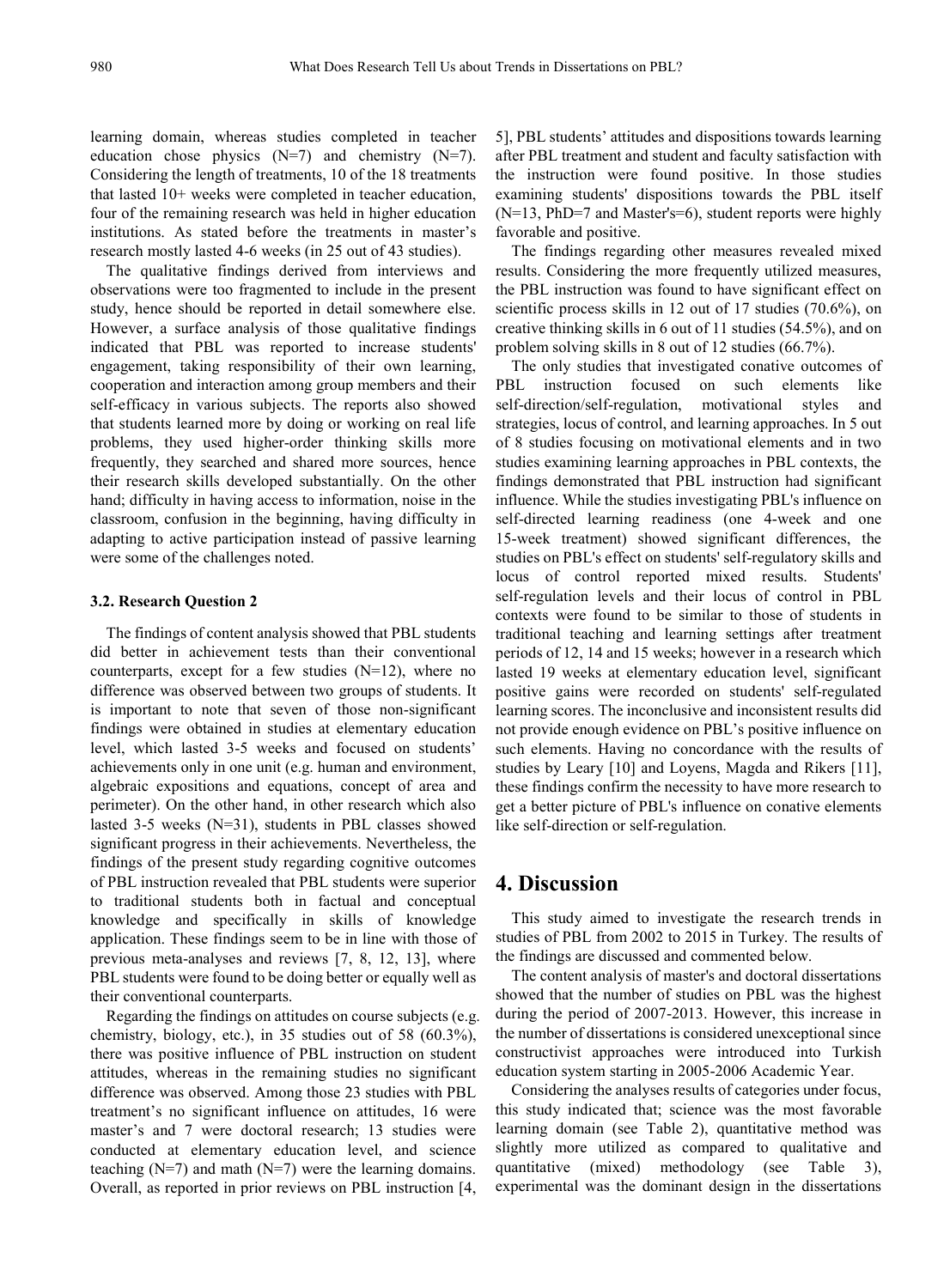(see Table 4), cognition and affect followed by cognition only were the mostly utilized research domains (see Table 5), subject groups were predominantly at elementary education level and secondly from teacher education (see Table 6), studies preferred to have the subject group size of 41-80 (see Table 7), the treatments on PBL research lasted mostly four and six weeks (see Table 8), and finally majority of the studies used achievement tests and attitude scales (see Table 9) as instruments of measurement.

These findings with regard to the first research question revealed evidence on several research trends. First, studies generally focused on PBL's effect on cognition and affect, hence they preferred to use achievement tests and attitude scales of various sorts. Second, there was an increase in the utilization of both quantitative and qualitative methods together, although it was slightly lower than quantitative method only. Third, studies at elementary education and teacher education were on the rise. Fourth, it is obvious that science was and potentially will continue being the dominant learning domain in PBL research. Finally, the researchers' preferences for length of treatment in majority ranged from 3 to 9 weeks due to curricular and time constraints.

The findings regarding PBL's influence on cognitive and affective outcomes seemed to be in concordance with the findings obtained in previous meta-analyses and reviews. Supporting the reports of Albanese and Mitchell [4], Dochy et al. [7], Gijbels et al. [8] and Üstün [13], in the present study there is evidence on PBL's significant positive effect on knowledge application, however contrary to previous reviews [5, 6, 9, 12], PBL's meaningful influence on basic knowledge is observed as well. Also, similar to the findings in other reviews [13, 12], this study revealed some affective outcomes like positive attitudes and views towards learning of subjects and specifically on the implementation of PBL.

In comparison with previous meta-analyses and reviews, it is clear that PBL research in Turkish dissertations was mainly concerned about cognitive outcomes and secondly affective outcomes. There were just a few studies which focused on conative elements of learning like self-direction, self-regulation, locus of control, and motivational strategies in learning. Leary [10] pointed to the same fact and suggested that more studies should be done in order to get a better picture of PBL's influence on SDL and SRL. The results in the present study regarding the elements of this domain were found inconclusive. The same mixed results on whether PBL fosters self-direction or self-regulation were also reviewed in the study of Loyens, Magda and Rikers [11]. Erdogan and Senemoglu [34] addressed to this issue in their research and stated that different study results on PBL's effect on conative elements such as self-direction/self-regulation could be explained by students already being equipped with such skills and the short period of application reserved to see the changes PBL would have on them. Similarly, in their study investigating students' progress on self-regulation through undergraduate levels of 1-4, Van der Hurk, Wolfhagen, Dolmans and Van der

Vleuten [35] found that real development occurred only in the 3rd and 4th grades. It is viable to say that a better and healthier observation of self-directed/self-regulated skills development or the improvement of other conative elements could be made in a study that would last longer than a few months or a year.

The qualitative results of the dissertations revealed overall positive attitudes towards PBL instruction on part of both learners and teachers. In their reviews, Albanese and Mitchell [4] noted the same satisfaction of faculty and students with PBL instructional method. Certainly, an increase in qualitative assessments like interviews could provide faculty and teachers with valuable aspects of PBL use.

So far, the dissertations on PBL showed promising results. Because, instead of passive learning, in PBL students participate in cooperative learning groups where they work on real life problems, hence they have the chance to search for more information, access different sources, see the actual practical results of theoretical constructs and eventually take the responsibility of their own learning. However, more studies are required before conclusions are drawn about the effectiveness and usefulness of PBL in a variety of disciplines and levels. As in the studies found in literature, the real influence of PBL can be seen in activities based on application and in real life problems encountered during occupational experiences [36, 15, 37]. Therefore, studies on long-term effects of PBL use, which would also cover after school periods, could provide the faculty and teachers with better picture of PBL's real power.

Considering the methodologies used in the dissertations, it is important to note that except for a few medical schools, in none of the studies PBL was the common methodology followed and implemented through all levels and courses. In other words, PBL was implemented and the results were analyzed as part of a research, in which PBL as a constructive methodology was new to both instructors and teachers. Further, a few studies undertaken about Turkish education system has shown that neither teachers nor students were ready enough to accept or adopt the new constructivist approaches, both at theoretical and application level. Teacher training programs and in-service courses were seen insufficient; crowded classes, having difficulty at accessing sources, lack of infrastructure such as laboratories added up the problem; the teachers and students tended to continue using traditional teaching and assessment approaches more frequently [38, 39]. Additionally; Gür, Dilci and Arseven [40] reported that prospective (pre-service) teachers found themselves adequate in terms of theoretical knowledge, but lacked practical knowledge. Student teachers believed that deficiency originated from lack of education including enough training on constructivist applications. Aygören [41] suggested that even school administrators were in need of in-service training on constructivism and constructivist learning environments.

It was found that specific care was given to put the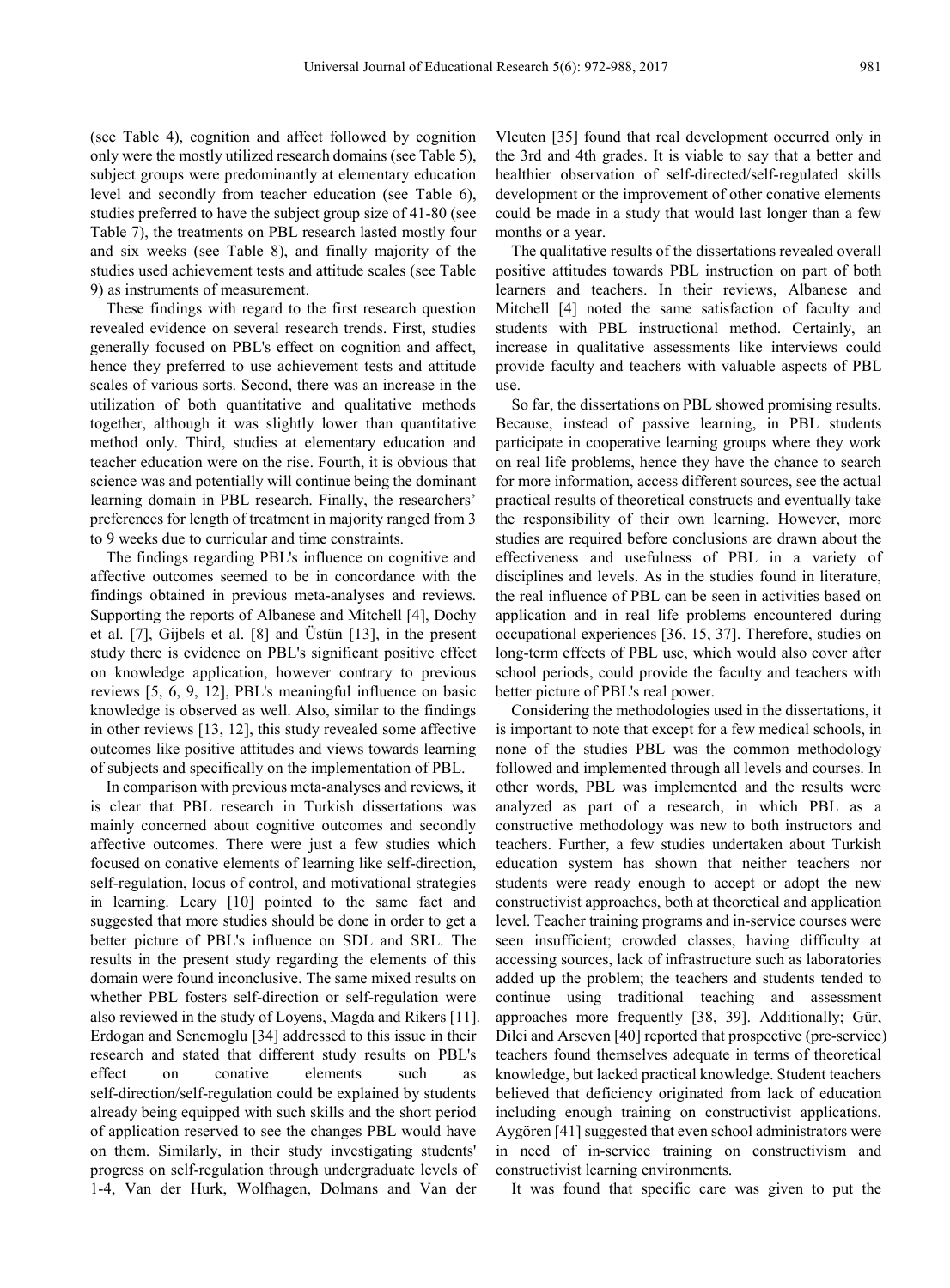instructional principles of PBL methodology into action. The courses were designed to begin with the introduction of an ill-structured problem, where teachers acted as facilitators and learners actively constructed knowledge by defining learning goals, seeking information to build upon prior knowledge, reflecting on the learning process, and participating actively in cooperative/ collaborative learning groups [16, 17, 18]. However, under the condition of insufficient infrastructural support (e.g. no tutorial rooms, limited access to information in and out of classes through the Internet, small crowded classes, etc.) and tutors not assigned to tutorial groups especially at elementary and secondary education levels challenged the instructors to develop their own version of PBL. For example, in one of the dissertations, in the absence of specific tutors to each cooperative group in a large class, the researcher described the instructor taking the role of a "floating tutor" [42, p. 40-41]. Barrows [19] also exemplified different versions of PBL methodologies that might vary according to different conditions, settings, learner groups, etc.

Regarding the findings of the present research and those in literature confirm the fact that PBL could be used as an instructional methodology in all disciplines and subject areas, through all levels (from elementary to higher education) as long as the core principles are practiced. However, it is not plausible to expect immediate results from a PBL implementation in the beginning. Also, it is also not viable to expect sudden changes in student roles. Students may need more time and experience as they have been taught passively in controlled and well-structured learning environments. It is deemed important that for the successful application of methods like PBL, infrastructure needs should be met and necessary changes must be incorporated into the curriculum, especially to content and timing. The undergraduate and in-service training of teachers as practitioners on constructivist teaching and learning methodologies including PBL should be granted priority. Finally, it is worth remembering that it is the responsibility of practitioners to ensure the implementation of PBL according to its principles, to provide assistance to students in their transition to more active learning, cooperation and taking responsibility of their own learning.

## **5. Conclusions**

The present study examined the research trends in studies of problem-based learning from 2002 to 2015 in Turkey. For this purpose, 101 master's and doctoral dissertations underwent rigorous content analysis. In short, this study suggested some research trends in PBL dissertations through years. Besides these major considerations, this present research drew attention to analysis of the findings with regard to cognitive, affective, and conative outcomes.

The research has limitations though. First, the current study focused only on PBL dissertations completed between 2002 and 2015 and published in the dissertation database of CoHE in Turkey. Second, for analysis purposes, the study reviewed only the learning domains, research methods, research designs, research domains, subject groups, group sizes, length of treatments, and data collection instruments in these dissertations and analyzed the findings with regards to cognition, affect and conation. Third, the dissertations not accessed due to authors' restrictions and those providing not sufficient data for analysis were kept out of scope.

The findings of this analysis indicated that constructivist learning approaches such as PBL could be used successfully in other disciplines apart from medical education and could be utilized in different levels from primary to higher education. However, a comparative analysis of these findings in Turkey with those results of PBL studies in other countries or comparing the present findings with the results of studies investigating other constructivist methodologies such as project-based learning, case-based learning etc. would assist researchers in their prospective studies and at the same time create a better picture of strengths and challenges of using constructivist teaching and learning applications.

In conclusion; PBL as educational practice continues to have large impacts on all levels of education and across different disciplines. While the results of studies examining the effects of PBL seem to be conclusive regarding students' problem-solving abilities, attitudes and predispositions towards learning, and clinical or occupational skills in application, much more needs to be known about PBL's influence on the acquisition of basic knowledge and some conative elements like self-direction/self-regulation and locus of control.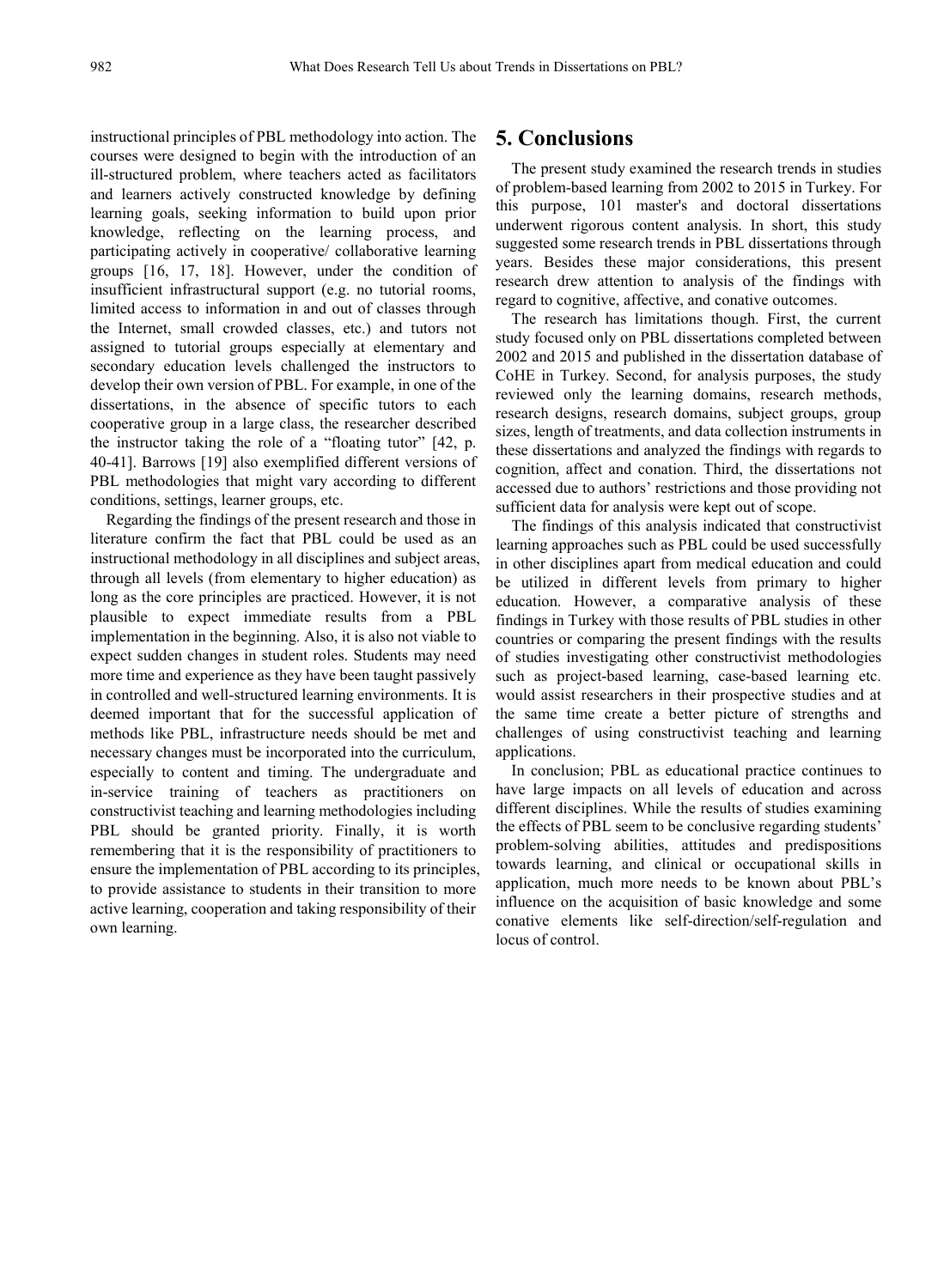## **Appendix A**

## **List of Dissertations Used in the Analyses**

| No.    | Author                  | Year | <b>Research Topic</b>                                                                                                                                                                                                                                          | <b>Type of Study</b> |
|--------|-------------------------|------|----------------------------------------------------------------------------------------------------------------------------------------------------------------------------------------------------------------------------------------------------------------|----------------------|
| 1      | <b>HANDAN DEVECİ</b>    | 2002 | The effect of problem based learning to attitudes,<br>success and retention in social studies                                                                                                                                                                  | PhD                  |
| 2      | <b>METİN AÇIKYILDIZ</b> | 2004 | Investigation of effectiveness of problem-based learning at physical<br>chemistry laboratory experiments                                                                                                                                                       | Master's             |
| 3      | <b>BÜLENT AKSOY</b>     | 2004 | Problem based learning approach in geography teaching                                                                                                                                                                                                          | PhD                  |
| 4      | <b>SELAMİ OK</b>        | 2005 | The analysis of an English preparatory program based on the needs<br>assessment of problem-based learning and regular groups in a foreign<br>language-medium institution                                                                                       | PhD                  |
| 5      | SELÇUK ÖZDEMİR          | 2005 | The effects of individual and collaborative problem-based learning using an<br>online synchronized learning tool on critical thinking abilities, academic<br>achievements, and attitudes toward internet use                                                   | PhD                  |
| 6      | BERNA CANTÜRK GÜNHAN    | 2006 | An investigation on applicability of problem based learning in the<br>mathematics lesson at the second stage in the elementary education                                                                                                                       | PhD                  |
| $\tau$ | <b>EDA ERDEM</b>        | 2006 | The effect of problem based learning on learning outcomes, problem solving<br>skills and self-efficiency beliefs of prospective teachers                                                                                                                       | PhD                  |
| 8      | <b>GÜLSEMİN USLU</b>    | 2006 | The Effect of problem based learning to attitudes, success and level of<br>performance of the students in secondary school mathematics lesson                                                                                                                  | Master's             |
| 9      | <b>KORAY TAVUKCU</b>    | 2006 | The effects on the learning outcomes of problem based learning<br>in science instruction                                                                                                                                                                       | Master's             |
| 10     | <b>GÜLSÜM ARAZ</b>      | 2007 | The effect of problem-based learning on the elementary school students<br>achievement in genetics                                                                                                                                                              | Master's             |
| 11     | DERYA ÇINAR             | 2007 | The effects of the problem based learning approach on the higher level<br>thinking skills and levels of academic risk taking<br>in primary science education                                                                                                   | Master's             |
| 12     | ÖZGE ÖZYALÇIN OSKAY     | 2007 | Technology assisted problem-based learning applications<br>in chemistry education                                                                                                                                                                              | PhD                  |
| 13     | RAMÍS BAYRAK            | 2007 | Teaching solids by problem based learning                                                                                                                                                                                                                      | PhD                  |
| 14     | <b>ERDAL TATAR</b>      | 2007 | Effect of problem based learning approach on understanding of the first law<br>of thermodynamics                                                                                                                                                               | PhD                  |
| 15     | EROL GÜRPINAR           | 2007 | Instruction technologies in medical education: integration of e-learning and<br>problem based learning                                                                                                                                                         | Master's             |
| 16     | NESLİHAN SİFOĞLU        | 2007 | The Effects of constructivism and problem-based learning on students'<br>success in the teaching the topic heritage' at the 8th grade                                                                                                                          | Master's             |
| 17     | <b>MUGE YURD</b>        | 2007 | The effect of know-want-sample-learn strategy, which is developed by using<br>problem based learning and know-want-learn strategy, towards the 5th grade<br>students' attitudes in science and technology lesson and towards to remove<br>their misconceptions | Master's             |
| 18     | <b>KEMAL ÖZGEN</b>      | 2007 | The effects of problem based learning approach on learning products in<br>mathematics lesson                                                                                                                                                                   | Master's             |
| 19     | <b>TUNCAY ÇAKIR</b>     | 2007 | The effect of problem-based learning method on students' achievement,<br>retention and attitude in teaching the circle subjects that are in math course at<br>seventh grade in elementary school                                                               | Master's             |
| 20     | ERHAN GÜNEŞ             | 2007 | The effects of different types of feedback strategies and attitudes of students<br>towards internet on learning in web-mediated problem-based learning                                                                                                         | Master's             |
| 21     | SELCEN İŞERİ GÖKMEN     | 2008 | Effects of problem based learning on students' environmental attitude through<br>local vs. non local environmental problems                                                                                                                                    | Master's             |
| 22     | MERAL PAKYÜREK KARAÖZ   | 2008 | The effect of teaching the unit of 'power and motion' in primary school<br>science course using the problem based learning approach on students science<br>process skills, success and attitude                                                                | Master's             |
| 23     | <b>AHMET KUMAŞ</b>      | 2008 | An assessment and implementation of problem based learning in cooperative<br>learning groups in the unit of motion on the earth                                                                                                                                | Master's             |
| 24     | <b>SITKI AKIN</b>       | 2008 | Teaching environmental problems caused by stubble fires, ozone layer<br>depletion and vehicles through problem-based learning                                                                                                                                  | Master's             |
| 25     | ZEYNEP OYA ÜNAL         | 2008 | The effect of problem based learning on competence perception<br>in piano and its teaching                                                                                                                                                                     | PhD                  |
| 26     | ESRA KANLI              | 2008 | The effect of problem based learning in science $\&$ technology instruction on<br>gifted and normal students' achievement,<br>creative thinking and motivation levels                                                                                          | Master's             |
| 27     | MURAT KOÇAK             | 2008 | The effect of problem based learning to attitudes, success and level of<br>permanence of the students in secondary school geography lessons                                                                                                                    | Master's             |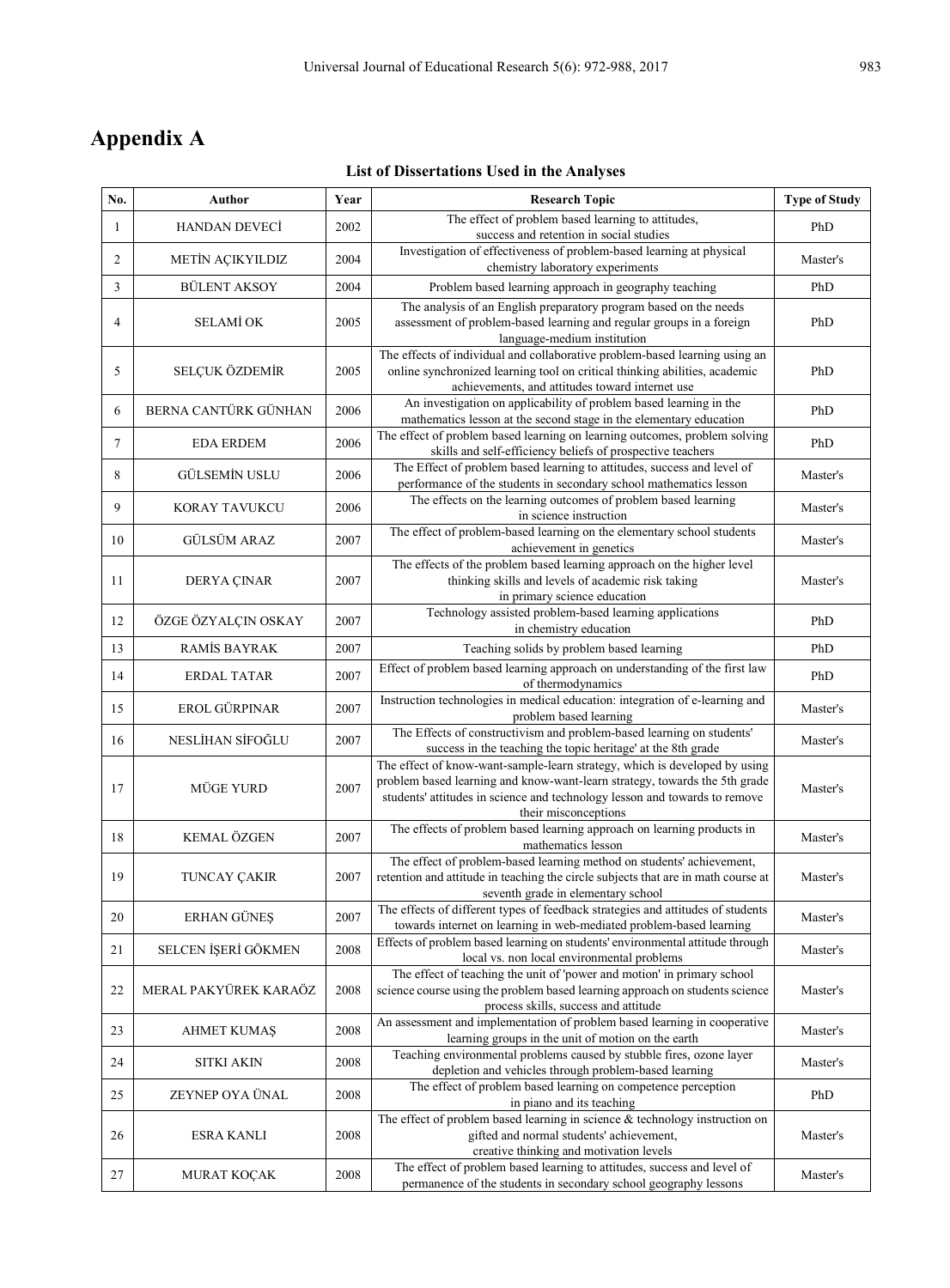| 28 | SERKAN ŞENDAĞ                         | 2008 | The effect of online problem based learning on the pre-service teachers?<br>critical thinking skills and academic achievement                                                        | PhD      |
|----|---------------------------------------|------|--------------------------------------------------------------------------------------------------------------------------------------------------------------------------------------|----------|
| 29 | MELİH KOÇAKOĞLU                       | 2008 | The effect of problem based learning and motivational styles on students'<br>academic success and attitudes towards biology course                                                   | PhD      |
| 30 | MERAL DEMİRÖREN                       | 2008 | Evaluation of clinical reasoning skill of students in PBL-based-integrated<br>medical curriculum                                                                                     | Master's |
| 31 | <b>VESIFE HATISARU</b>                | 2008 | The influence of problem-based learning method in the success of the ninth<br>grade math learners and their attitude towards math                                                    | Master's |
| 32 | FATİH GÜRSUL                          | 2008 | The effects of online and face to face problem based learning approaches on                                                                                                          | PhD      |
| 33 | <b>GÖKHAN SERİN</b>                   | 2009 | student's academic achievement, their attitudes towards mathematics<br>The effect of problem based learning instruction on 7th grade students'                                       | PhD      |
| 34 | <b>AHMET SAHBAZ</b>                   | 2009 | science achievement, attitude toward science and scientific process skills<br>The attitudes of ELT students towards problem based learning in effective                              | Master's |
|    |                                       |      | communication skills classes<br>The effect of problem based learning method on students' academic                                                                                    |          |
| 35 | <b>EMINE SALGAM</b><br>MUSTAFA SERKAN | 2009 | achievement and their attitude for physics lesson<br>Effects on creative thinking skills and attitudes of students due to the web                                                    | Master's |
| 36 | <b>GÜNBATAR</b>                       | 2009 | mediated problem based learning.                                                                                                                                                     | Master's |
| 37 | PINAR AKIN                            | 2009 | The effects of problem-based learning on students? success in the teaching<br>the topic fractions at the 5th grade                                                                   | Master's |
| 38 | ASLIHAN KARTAL TAŞOĞLU                | 2009 | The effect of problem based learning on students? achievements, scientific<br>process skills and attitudes towards problem solving in physics education                              | Master's |
| 39 | <b>SEVGİ TURAN</b>                    | 2009 | The relationship between attitudes to problem-based learning,<br>learning skills and achievement                                                                                     | PhD      |
| 40 | DIDEM INEL                            | 2009 | The effects of the using of problem based learning method in science and<br>technology course on students? the levels of constructing concepts, academic                             | Master's |
|    |                                       |      | achievements and enquiry learning skill perceptions                                                                                                                                  |          |
| 41 | BÜLENT ALAGÖZ                         | 2009 | Effect of problem based learning method in promoting environmental<br>consciousness in candidate social studies teachers                                                             | PhD      |
| 42 | AYŞEGÜL ARSLAN                        | 2009 | The effect of learning style based on problem on the success of student in<br>studying human and environment unit                                                                    | Master's |
| 43 | TÜLİN ÖZSARI                          | 2009 | The effect of cooperative learning method to the fourth grade students'<br>achievement on mathematic learning: Problem based learning (PBL) and                                      | Master's |
|    |                                       |      | student teams- achievement division method (STAD)<br>The effect of locus of control in web assisted problem based learning (PBL)                                                     |          |
| 44 | <b>HAKAN TEKEDERE</b>                 | 2009 | on students? success, problem solving skills, and attitudes to learning<br>The effects of problem-based learning method on 9th grade students'                                       | PhD      |
| 45 | MÜKERREM APAÇIK                       | 2009 | achievement in geometry                                                                                                                                                              | Master's |
| 46 | HASAN HÜSEYİN AKBULUT                 | 2010 | Implementation and evaluation of problem based learning on buoyant force<br>and floating concepts                                                                                    | Master's |
| 47 | TUĞRUL KAR                            | 2010 | The effects of problem-based learning in linear algebra on the academic<br>achievement, problem-solving skills and creativity of students                                            | Master's |
| 48 | NESE UYGUN                            | 2010 | Effect of the problem based learning on the attitudes, academic achievement<br>and retention level of the 5th year ground school pupils                                              | Master's |
|    |                                       |      | in the mathematics course                                                                                                                                                            |          |
| 49 | NAZAN YILDIZ                          | 2010 | The effect of experiment applications on the success, attitude and scientific<br>process abilities of the students in the solution of the learning scenarios based                   | Master's |
|    |                                       |      | on problems in science education<br>The effect of problem based learning on overcoming 5th grade students?                                                                           |          |
| 50 | AYŞEGÜL BAYRAM                        | 2010 | misconceptions about ?heat and temperature?<br>An analysis of the effect of problem based learning model on the students                                                             | Master's |
| 51 | MESUT KUŞDEMİR                        | 2010 | success, attitude and motivations                                                                                                                                                    | Master's |
| 52 | <b>CEMAL TOSUN</b>                    | 2010 | The effect of problem based learning method on understanding of the<br>solutions and its? physical properties                                                                        | PhD      |
| 53 | ELİF ÇELİK                            | 2010 | The effect of problem based learning approach in science education on<br>students? academic achievement, attitude, academic risk taking level and<br>retention of knowledge          | Master's |
| 54 | <b>ESRA BENLI</b>                     | 2010 | The research of the effects of problem based learning to the permanence of<br>information, the academic success of science teacher candidates and their<br>attitudes toward science  | Master's |
| 55 | <b>AYFER KARADAŞ</b>                  | 2010 | Effect of the problem based learning applied to student achievement in<br>biochemistry to "coenzyme" issue                                                                           | Master's |
| 56 | ALPER ALTUNÇEKİÇ                      | 2010 | The effect of web supported problem based learning medium upon cognitive<br>and effective learning products: Gazi University                                                         | PhD      |
|    |                                       |      | Kastamonu Education Example                                                                                                                                                          |          |
| 57 | ALİ TURAN TOZO                        | 2011 | The evaluation of the affect on student success and attitude of the subject<br>which is Turkey's geopolitical position and regional problems via problem<br>based learning technique | Master's |
| 58 | AYŞE ÇAĞIL KAYIPMAZ                   | 2011 | The effects of problem based learning on primary school 5th grade students'<br>attitudes toward reading                                                                              | Master's |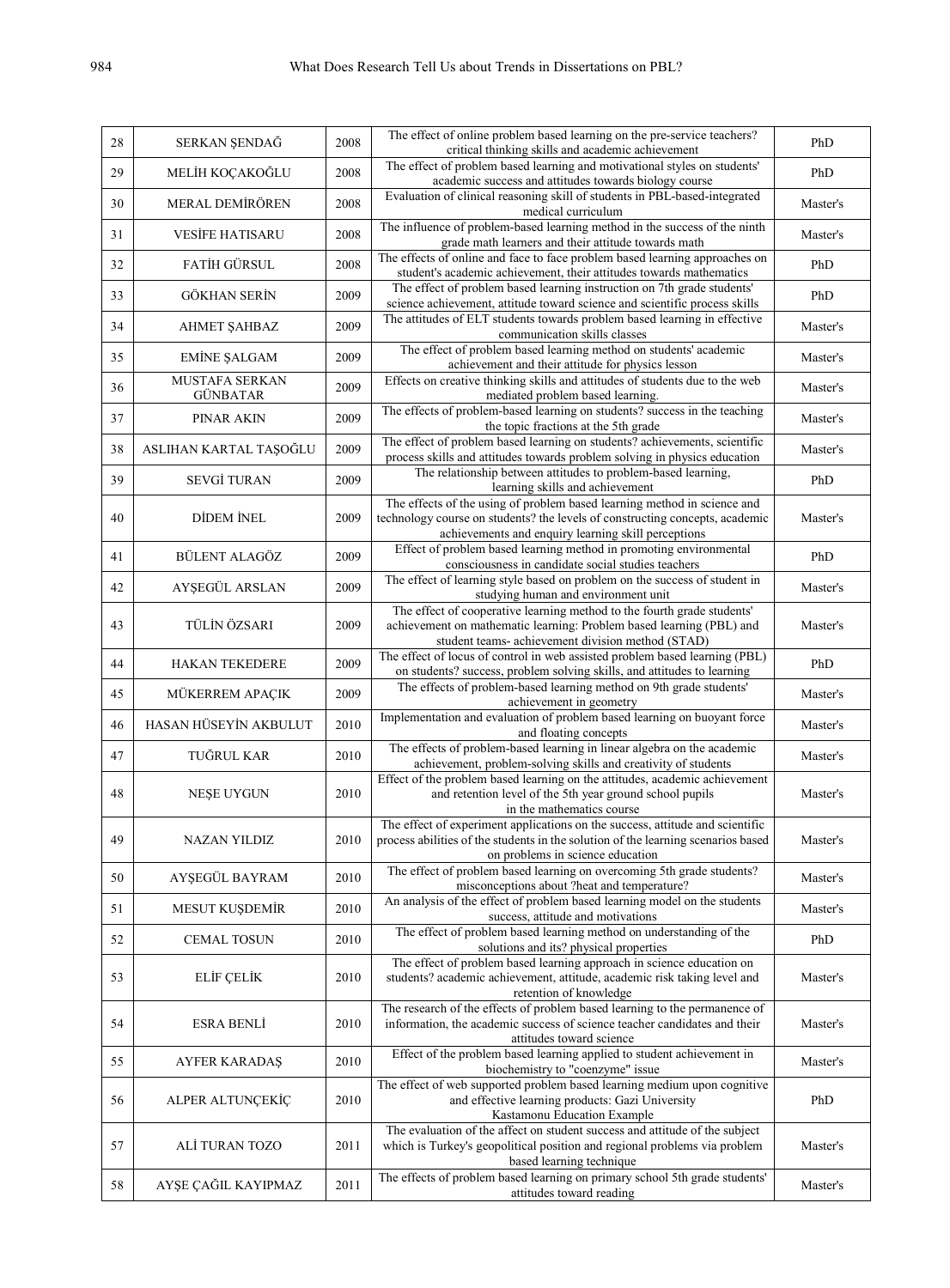| 59 | <b>BİLAL DEMİR</b>      | 2011 | The application of problem based learning model<br>in numerical analysis course                                                                                                                  | Master's |
|----|-------------------------|------|--------------------------------------------------------------------------------------------------------------------------------------------------------------------------------------------------|----------|
| 60 | <b>MEHTAP ESKI</b>      | 2011 | The effect of problem based learning method to the teaching algebraic<br>expositions and equations in 7th classes of primary education                                                           | Master's |
| 61 | GÜLNUR ÖZDİL            | 2011 | Effects of problem based learning approach on students? success in teaching<br>the concepts of area and perimeter in seventh grade in primary schools                                            | Master's |
| 62 | <b>ADEM AYVACI</b>      | 2011 | The effect of problem-based learning approach on<br>teaching the concept of equation                                                                                                             | Master's |
| 63 | KANİ ÜLGER              | 2011 | The effect of problem based learning method to creative thinking<br>in visual arts education                                                                                                     | PhD      |
| 64 | ALİME ŞAHİN             | 2011 | To analyze the effect of Problem Based Learning (PBL) Approach on<br>academic success of students in teaching basic electrical circuits in general<br>physics laboratory course                  | Master's |
| 65 | PINAR ÇETİN             | 2011 | The effect of problem based learning applications on learning outcomes of<br>the students in primary education life studies course                                                               | Master's |
| 66 | HAKAN YILDIRIM          | 2011 | The effect of problem based and project based learning styles on primary<br>school students? successes and attitude                                                                              | Master's |
| 67 | ÖMER FARUK ÖZEKEN       | 2011 | An investigation of effectiveness of problem based learning<br>in teaching acid-base subject                                                                                                     | PhD      |
| 68 | <b>CANAN DİLEK EREN</b> | 2011 | The effect of problem based learning (PBL) on critical thinking disposition,<br>concept learning and scientific creative thinking skill in science education                                     | PhD      |
| 69 | SEVINÇ KAÇAR            | 2012 | The effects of problem based learning method integrated visual arts on<br>students? academic achievements, scientific creativity and attitudes towards<br>science teaching with art activities   | Master's |
| 70 | <b>MAHİR BİBER</b>      | 2012 | The influence of affective factors on students' mathematical gains in the<br>process of problem based learning                                                                                   | PhD      |
| 71 | TOLGA ERDOĞAN           | 2012 | The effects of problem-based learning on achievement and<br>self-regulated learning skills                                                                                                       | PhD      |
| 72 | <b>AYHAN MORALAR</b>    | 2012 | The effect of problem-based learning approach on academic success, attitude<br>and motivation in science education                                                                               | Master's |
| 73 | <b>ESEN ERSOY</b>       | 2012 | High-level cognitive thinking skills and the changes in affection acquisitions<br>in the problem-based learning process                                                                          | PhD      |
| 74 | <b>ELVAN İNCE AKA</b>   | 2012 | The effect of problem-based learning method used for teaching acids and<br>bases on different variables and students? views on the method                                                        | PhD      |
| 75 | HATİCE BÜYÜKDOKUMACI    | 2012 | Effects of problem based learning on learning products in science and<br>technology lesson for elementary 8th grade                                                                              | Master's |
| 76 | AHMET ELBİSTANLI        | 2012 | Investigation of the effect of problem based learning approach on the<br>achievement, attitude and scientific process skills of 11. grade students<br>through chemical equilibrium subject       | Master's |
| 77 | <b>DİDEM İNEL</b>       | 2012 | The effects of concept cartoons-assisted problem based learning on students'<br>problem solving skills perceptions, motivation toward science learning and<br>levels of conceptual understanding | PhD      |
| 78 | PINAR FETTAHLIOĞLU      | 2012 | The usage of argumentation-based and problem-based learning approaches<br>intended for developing the environmental literacy<br>of pre-service science teachers                                  | PhD      |
| 79 | HASAN ŞAHİN KIZILCIK    | 2012 | A case study on development of heat and temperature concepts in process of<br>problem-based learning                                                                                             | PhD      |
| 80 | RAMAZAN GÖGÜŞ           | 2013 | Problem based learning teaching science and its effect on students' academic<br>achievement and attitudes                                                                                        | Master's |
| 81 | TUĞBA BARAN             | 2013 | The comparison of problem based learning and expository teaching<br>approaches in terms of cognitive learning levels                                                                             | Master's |
| 82 | PINAR ÇELİK             | 2013 | The effect of problem based learning on pre-service teachers' physics course<br>achievement, learning approaches and science process skills                                                      | PhD      |
| 83 | NESLİHAN USTA           | 2013 | The effectiveness of the problem based learning method on secondary school<br>students' mathematics achievement, mathematics self-efficacy and problem<br>solving skills                         | PhD      |
| 84 | NİYAZİ SEZER            | 2013 | Teaching of statistical basic concepts by the<br>problem-based learning approach                                                                                                                 | Master's |
| 85 | RUKİYE MERHAMETLİ       | 2013 | Application of the teaching of 'surface tension of liquids' onto problem based<br>learning model (PBL): An experimental study                                                                    | Master's |
| 86 | <b>MEHMET ALUS</b>      | 2013 | The effect of problem based learning method on the academic achievement of<br>secondary school students in math                                                                                  | Master's |
| 87 | AYŞE TUĞBA TETİK        | 2013 | The effect of problem-based learning method on the decision-making skills of<br>students at the social studies lesson                                                                            | Master's |
| 88 | <b>MUKADDER BARAN</b>   | 2013 | The effect of context- and problem-based learning<br>on teaching thermodynamics                                                                                                                  | PhD      |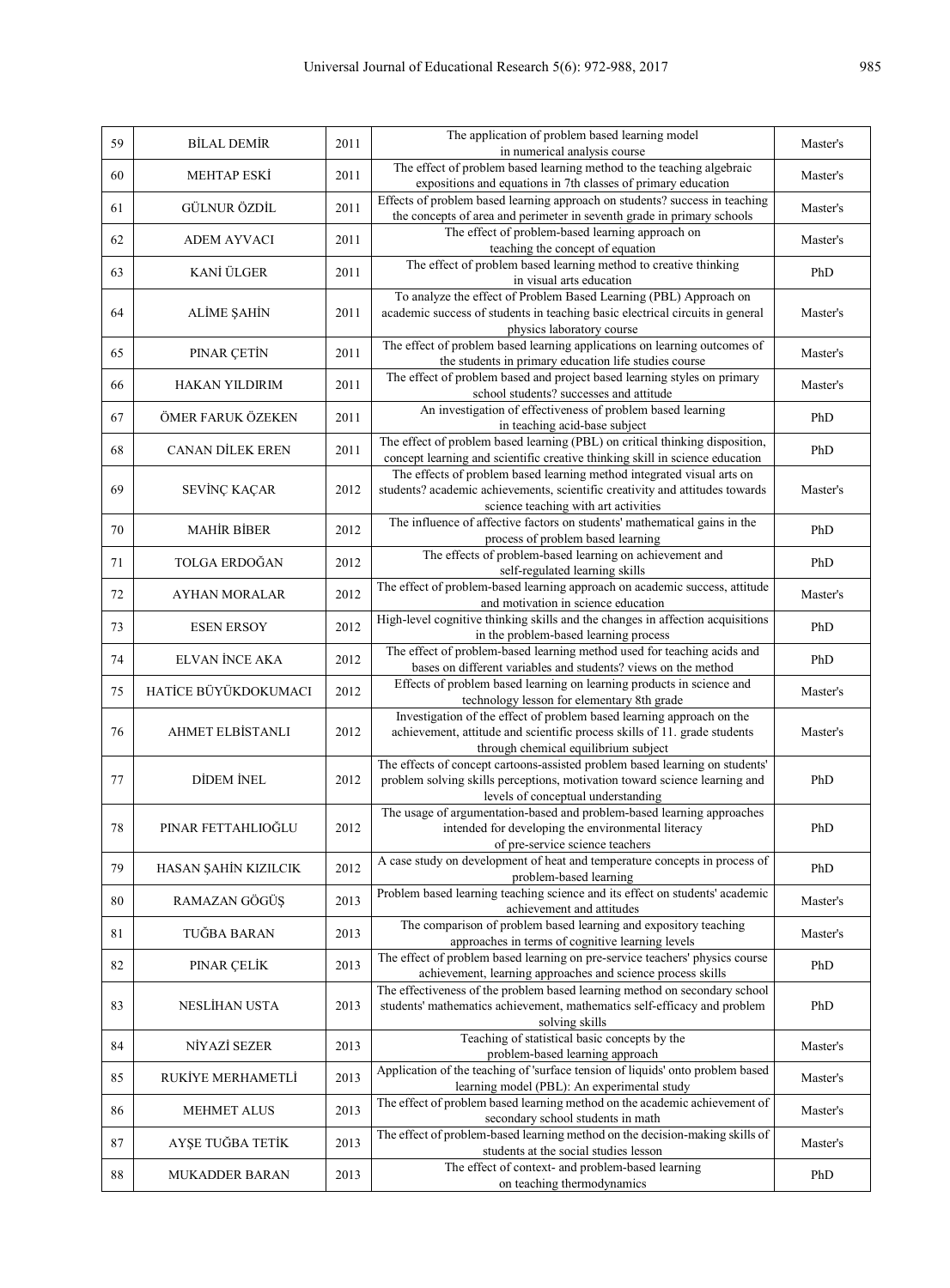| 89  | BÜŞRA KUZEY                | 2013                | Investigation of effectiveness of problem based learning (PBL) model on        | Master's |  |
|-----|----------------------------|---------------------|--------------------------------------------------------------------------------|----------|--|
|     |                            |                     | teaching of the subject of chemical kinetics                                   |          |  |
|     |                            |                     | Effects of computer programming studies on academic success, critical          |          |  |
| 90  | <b>MUSTAFA COSAR</b>       | 2013                | thinking skills and programming-based attitudes                                | PhD      |  |
|     |                            |                     | in problem-based learning environment                                          |          |  |
| 91  | ERKAN ÖZCAN                | 2013                | Effects of problem based learning on prospective science teachers' problem     | Master's |  |
|     |                            |                     | solving skills, academic achievements and attitudes                            |          |  |
| 92  | <b>SERDAR SAVAŞ</b>        | 2013                | The effects of the use of problem based learning at seventh grade on students' | PhD      |  |
|     |                            |                     | attitude and achievement in Turkish courses                                    |          |  |
| 93  |                            | 2014                | The effects of problem based learning to success,                              | Master's |  |
|     | <b>BURCU ÇOBAN</b>         |                     | creativity and transfer skills of the students                                 |          |  |
|     | <b>TUFAN İNALTEKİN</b>     |                     | The impact of problem based learning (PBL) practices on pedagogical            |          |  |
| 94  |                            | 2014                | content knowledge (PCK) development of pre-service science teachers.           | PhD      |  |
|     |                            |                     | The effects of problem based learning technique on sixth grade students'       |          |  |
|     | 95<br><b>GÜLCAN UYAR</b>   | 2014                | academic achievement and attitudes toward mathematics course                   | Master's |  |
|     |                            |                     | Effects of problem-based learning on achievement, self-regulated learning      |          |  |
| 96  | <b>BELMA ARSLAN TURAN</b>  | 2014                | skills and academic self-concept                                               | PhD      |  |
|     |                            |                     | Effects of problem based learning and argumentation based learning on the      |          |  |
| 97  | <b>OZAN EMRE DEMİREL</b>   | 2014                | students' chemistry achievement, their science process skills and science      | Master's |  |
|     |                            | reasoning aptitudes |                                                                                |          |  |
|     |                            |                     | The relationship between faculty of medicine students' attitudes toward        |          |  |
| 98  | <b>MUSTAFA ONUR YURDAL</b> | 2015                | problem based learning and self-directed learning readiness                    | Master's |  |
|     |                            |                     | The effect of problem-based learning method on student' recall level and       |          |  |
| 99  | <b>MAKBULE KELES</b>       | 2015                | success in the processing of Science and Technology course                     | Master's |  |
|     |                            |                     | The effect of problem based learning on students' academic achievements in     |          |  |
| 100 | TUĞÇE TUNÇ                 | 2015                |                                                                                | PhD      |  |
|     |                            |                     | the subject of Electrochemistry in Analytical Chemistry course                 |          |  |
| 101 | <b>MERVE OLÇA</b>          | 2015                | The effects of problem based learning method on students' analytical thinking  | Master's |  |
|     |                            |                     | skills, conceptual understandings and attitudes toward science                 |          |  |

## **Appendix B**

#### **Final Version of Dissertation Classification Form (DCF)**

| Dissertation Identity Tag     |                                                                                                                                                                                                                                                                                                                                                                                           |
|-------------------------------|-------------------------------------------------------------------------------------------------------------------------------------------------------------------------------------------------------------------------------------------------------------------------------------------------------------------------------------------------------------------------------------------|
| <b>Name</b>                   |                                                                                                                                                                                                                                                                                                                                                                                           |
| Author                        |                                                                                                                                                                                                                                                                                                                                                                                           |
| <b>Publication Year</b>       |                                                                                                                                                                                                                                                                                                                                                                                           |
| <b>CoHE Publication ID No</b> |                                                                                                                                                                                                                                                                                                                                                                                           |
| <b>Main Category</b>          | <b>Sub-Categories</b>                                                                                                                                                                                                                                                                                                                                                                     |
| Type of Study                 | Master's<br>$\bullet$<br>Doctorate<br>$\bullet$                                                                                                                                                                                                                                                                                                                                           |
| Research Learning Domain      | Science (Mathematics, biology, chemistry, physics, life sciences, science and technology, information<br>$\bullet$<br>and communication technologies)<br>Social Studies (Social sciences, geography, environmental education, classroom management, effective<br>$\bullet$<br>communication skills)<br>Language Arts<br>$\bullet$<br>Fine Arts (Visual arts, piano teaching)<br>$\bullet$ |
| Research Method               | Ouantitative<br>$\bullet$<br>Quantitative & Qualitative<br>$\bullet$                                                                                                                                                                                                                                                                                                                      |
| Research Design               | $\bullet$                                                                                                                                                                                                                                                                                                                                                                                 |
| Research Domain               | Cognition & Conation<br>Cognition<br>$\bullet$<br>٠<br>Affect<br>Cognition, Affect & Conation<br>Cognition & Affect<br>٠                                                                                                                                                                                                                                                                  |
| Subject Group                 | <b>Higher Education</b><br><b>Elementary Education</b><br>$\bullet$<br>٠<br>Secondary Education<br><b>Teacher Education</b><br>٠                                                                                                                                                                                                                                                          |
| Subject Group Size            | $1-40$<br>81-120<br>$\bullet$<br>$\bullet$<br>$41 - 80$<br>120 and above<br>٠<br>٠                                                                                                                                                                                                                                                                                                        |
| Length of Treatment           | Weeks<br>$\bullet$                                                                                                                                                                                                                                                                                                                                                                        |
| Data Collection Instrument(s) | $\bullet$                                                                                                                                                                                                                                                                                                                                                                                 |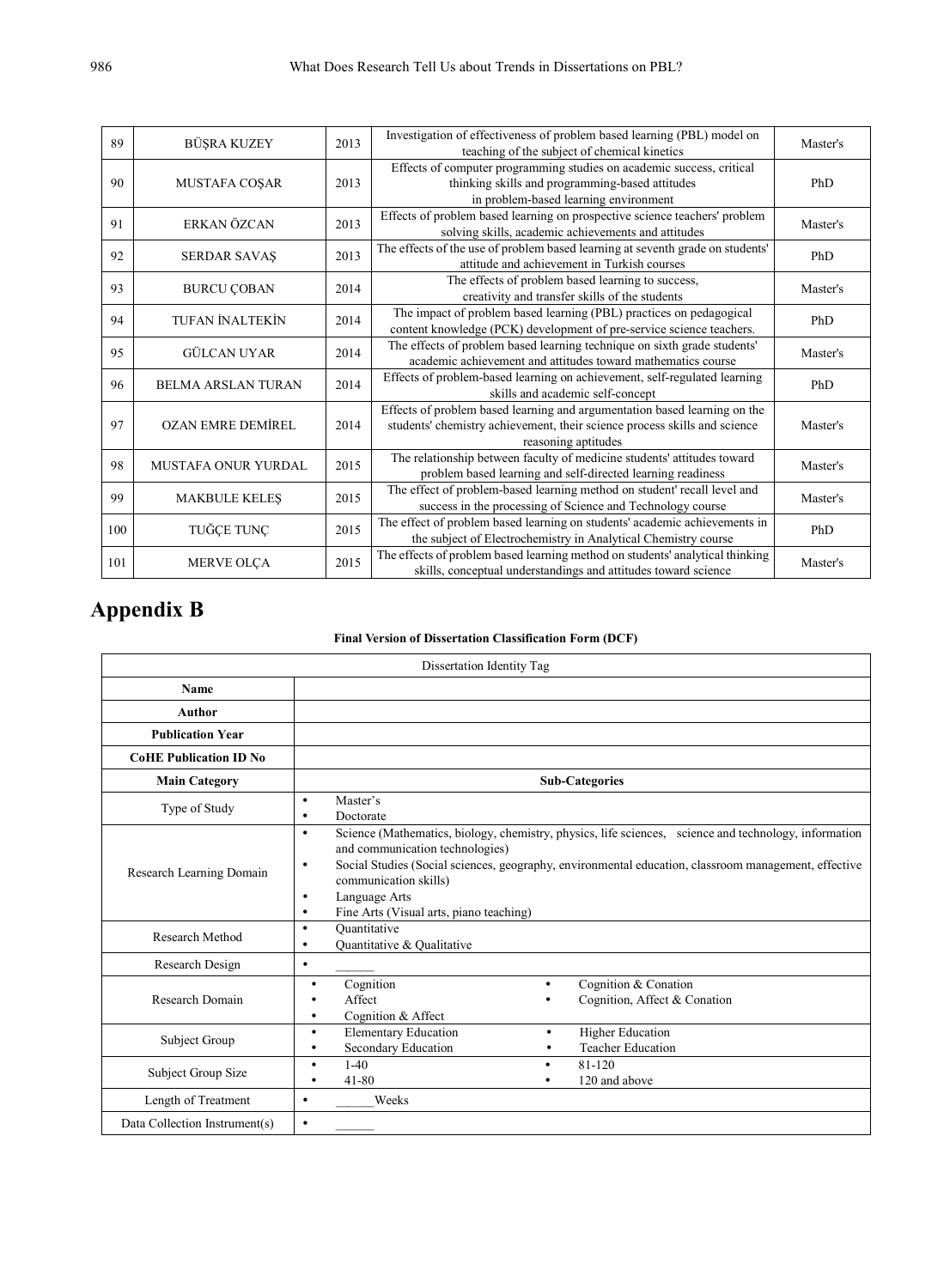## **REFERENCES**

- [1] D'Angelo, C. M., Touchman, S., & Clark, D. B. (2009). Constructivism. In E. M. Anderman, & L. H. Anderman (Ed.) Psychology of Classroom Learning: An Encyclopedia. USA: Gale, Cengage Learning.
- [2] Savery, J. R. (2006). Overview of problem-based learning: Definitions and distinctions. Interdisciplinary Journal of Problem-based Learning, 1(1), 9-20.
- [3] Walker, A., & Leary, H. M. (2009). A problem based learning meta-analysis: Differences across problem types, implementation types, disciplines, and assessment levels. Interdisciplinary Journal of Problem Based Learning, 3(1), 12-43.
- [4] Albanese, M.A., Mitchell, S. (1993). Problem-based Learning: A review of literature on its outcomes and implementation issues. Academic Medicine, 68(1), 52–81.
- [5] Berkson, L. (1993). Problem-based learning: Have the expectations been met? Academic Medicine, 68(10), 79-88.
- [6] Colliver, J. A. (2000). Effectiveness of problem-based learning curricula: Research and theory. Academic Medicine, 75(3), 259–266.
- [7] [7] Dochy, F., Segers, M., Van den Bossche, P., & Gijbels, D. (2003). Effects of problem-based learning: meta-analysis. Learning and Instruction, 13(5), 533–568.
- [8] Gijbels, D., Dochy, F., Van den Bossche, P., & Segers, M. (2005). Effects of problem-based learning: A meta-analysis from the angle of assessment. Review of Educational Research, 75(1), 27-61.
- [9] Kalaian, H. A., Mullan, P. B., & Kasim, R. M. (1999). What can studies of problem-based learning tell us? Synthesizing and modelling PBL effects on National Board of Medical Examination Performance: Hierarchical linear modelling meta-analytic approach. Advances in Health Sciences Education, 4(3), 209-221.
- [10] Leary, H. M. (2012). Self-Directed Learning in Problem-Based Learning Versus Traditional Lecture-Based Learning: A Meta-Analysis. Unpublished doctoral thesis, Utah State University.
- [11] Loyens, S. M. M., Magda, J., & Rikers, R. M. J. P. (2008). Self-directed learning in problem-based learning and its relationships with self-regulated learning. Educational Psychology Review, 20(4), 411–427.
- [12] Vernon, D. T., & Blake, R. L. (1993). Does problem-based learning work? A meta analysis of evaluative research. Academic Medicine, 68(7), 550-563.
- [13] Üstün, U. (2012). To What Extent is Problem-Based Learning Effective as Compared to Traditional Teaching in Science Education? A Meta-Analysis Study. Unpublished doctoral thesis, Middle East Technical University.
- [14] Strobel, J., & van Barneveld, A. (2009). When is PBL more effective? A meta-synthesis of meta-analyses comparing PBL to conventional classrooms. Interdisciplinary Journal of Problem-Based Learning, 3(1), 44-58.
- [15] Savery, J. R., & Duffy, T. M. (1995). Problem-based learning: An instructional model and its constructivist framework. Educational Technology, 35(5), 31-38.
- [16] Barrows, H. S. (1996). Problem-based learning in medicine and beyond: A brief overview. New Directions for Teaching and Learning, 68, 3-12.
- [17] Barrows, H. S. (1998). The essentials of problem-based learning. Journal of Dental Education, 62(9), 630-633.
- [18] Hmelo-Silver, C. E. (2004). Problem-based learning: What and how do students learn? Educational Psychology Review, 16(3), 235-266.
- [19] Barrows, H. S. (1986). A taxonomy of problem-based learning methods. Medical Education, 20(6), 481-486.
- [20] Huitt, W., & Cain, S. (2005). An overview of the conative domain. Retrieved October 2012, http://teach.valdosta.edu/whuitt/brilstar/chapters/conative.do c.
- [21] Das Carlo, M., Swadi, H., & Mpofu, D. (2003). Medical student perceptions of factors affecting productivity of problem-based learning tutorial groups: Does culture influence the outcome? Teaching and Learning in Medicine, 15(1), 59–64.
- [22] Dickie, C., & Jay, L. (2010). Innovation in postgraduate teaching: Mixed methods to enhance learning and learning about learning. Higher Education Research & Development, 29(1), 29-43.
- [23] Downing, K., Kwong, T., Chan, S.-W., Lam, T.-F., & Downing, W. K. (2009). Problem-based learning and development of metacognition. Higher Education, 57(5),  $609 - 621$ .
- [24] Elsie, M., Francis, B., & Gonzaga, M. A. (2009). Attitudes and perceptions of students and teachers about problem based learning in radiography curriculum at Makerere University, Uganda. European Journal of Radiography, 1(4), 156-162.
- [25] Gibbings, P., Lidstone, J., & Bruce, C. (2015). Students' experience of problem-based learning in virtual space. Higher Education Research & Development, 34(1), 74-88.
- [26] Kivela, J., & Kivela, R. J. (2005). Student perceptions of an embedded problem-based learning instructional approach in a hospitality undergraduate programme. International Journal of Hospitality Management, 24(3), 437–464.
- [27] Kumar, M., & Kogut, G. (2006). Students' perceptions of problem-based learning. Teacher Development, 10(1), 105-116.
- [28] Pepper, C. (2010). 'There's a lot of learning going on but NOT much teaching!': Student perceptions of problem-based Learning in science. Higher Education Research & Development, 29(6), 693-707.
- [29] Rissi, J.R. (2010). Efficacy of problem based learning in a high school science classroom. Unpublished master's thesis, Michigan State University.
- [30] Galand, B., Bentein, B., Bourgeois, K., & Frenay, E. M. (2005). The effect of a PBL curriculum on students' motivation and self-regulation. Retrieved October 2016, https://halshs.archives-ouvertes.fr/halshs-00603489.